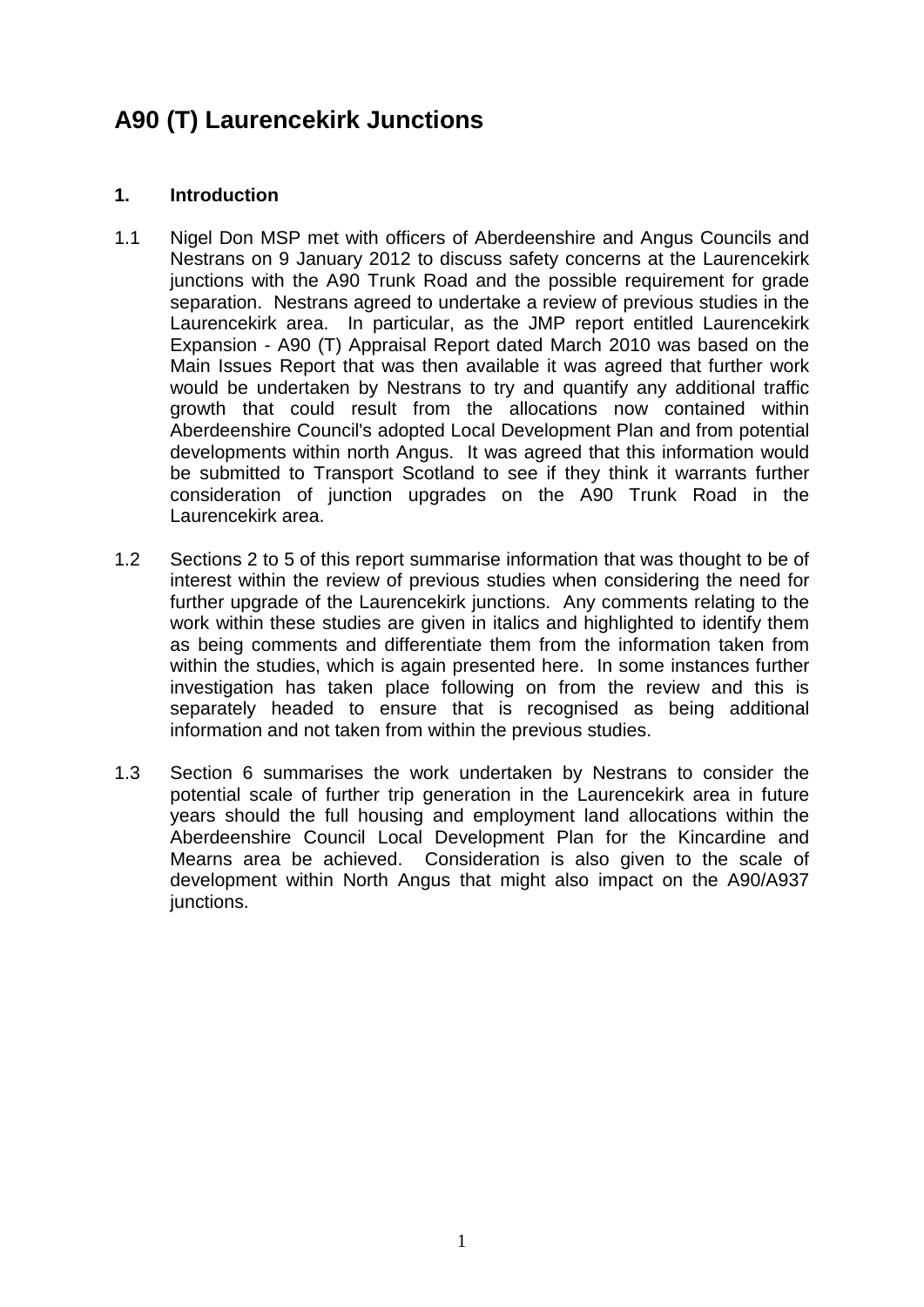# **2. A90 Dundee to Stonehaven Junction Strategy**

# **Background**

- 2.1 This report was undertaken by Bear Scotland in August 2008. It should be noted that this is an unpublished report for Transport Scotland TRNMD and views expressed are those of the author(s) and not necessarily those of TRNMD.
- 2.2 This reviewed performance of at-grade junctions of A-class roads with A90 (T) between Dundee and Stonehaven and locations with accident clusters (18 in total).

# Points of Interest within Report

2.3 Top of the table for accidents over the 15 yr period 1992-2007 were A90/B974 Lurthermuir Junction followed by A90/North Water Bridge Junction. The number and severity of accidents has dramatically dropped in recent years, but this could be attributed to the Edzell Air base closing in 1997 and reduced levels therefore of turning manoeuvres to/from the side roads.

*Comment* - Note *that significant accident record at A90/North Water Bridge Junction has reduced following closure of the Edzell Air Base, but this may become a safety concern in future if there is further development unless junction upgrades are provided*.

*A planning application has been submitted for the former Air Base site, which proposes 1,000 houses and 100 ha of employment land over the period to 2030.*

- 2.4 The only junction with more turning movements than the A90/A937 SW junction at Laurencekirk and more accidents in the last years (2004 – 2006) was the A90/A932 Lochlands Junction. This junction gives the first access to Forfar for northbound vehicles on the A90 trunk road, but there are existing grade separated junctions 2km in either direction should the gap in the central reserve be closed. Angus Council has indicated however that it would only support a closure if accompanied with construction of a grade separated junction.
- 2.5 The A90/A937 South Western Junction in Laurencekirk had second most accidents (2004-2006) and turning movements. In comparison with the A90/A932 Lochlands Junctions however the distance to nearest grade separated junctions is approx 10km to the south at Stracathro and 21km to the north at Stonehaven, meaning that closure of the current gaps in the central reserve is not feasible.

*Comment* - Note *that the A90/A937 south junction had the second most accidents and turning movements within the study area and the considerable distance to nearest grade separated junctions (10km to south, 21km to north) meaning closure of gaps in the central reserve is not feasible.*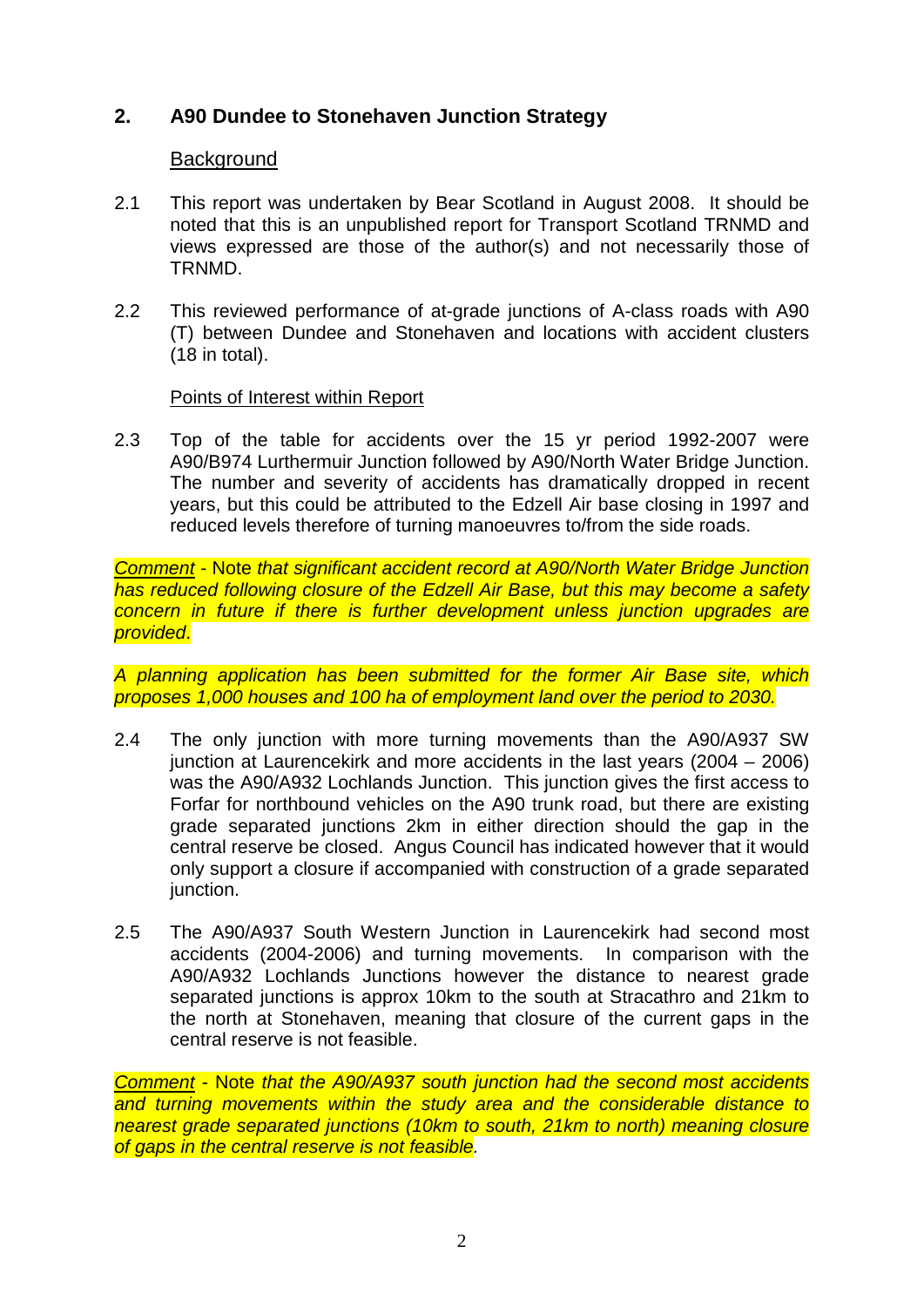# Traffic Survey Information

2.6 The results of a traffic survey at the A90/A937 south west junction on 20 February 2007 are given *(with figures from May 2009 surveys by Bear between 7am-7pm, that are further discussed in section 3 below, given in italics and brackets for comparison)*. The survey shows that a significant proportion of the total 4,427 *(3,820)* turning movements that cross or turn on/off the A90 do so via the A937 south leg to/from the Montrose area in the AM and PM peak periods. There were 976 *(745)* from this leg turning right onto the A90 northbound carriageway, with the majority occurring in the AM peak *(161)* and a corresponding 1170 *(1170)* from the A90 southbound carriageway turning left towards Montrose *(with 256 of these in the PM peak)*, suggesting that this is commuter traffic. The staggered ahead movement between the 2 side roads was 507 *(437)* towards Laurencekirk and 456 *(416)* from Laurencekirk. The turning manoeuvres between Laurencekirk and the A90 were 567 *(517)* left turn in from A90 northbound carriageway, 14 *(15)* in from A90 southbound carriageway, 103 *(62)* left out to A90 northbound and 436 *(426)* right out to the southbound carriageway. People commuting between Laurencekirk and the north tend to use the A90/A937 northern junction with the report showing 1161 *(1061)* from Laurencekirk left onto the A90 northwards *(158 in the AM peak)* and 1190 *(1113)* turning right from the A90 southbound towards Laurencekirk *(180 in the PM peak)*.

*Comment* - Note *the significant commuter movement at the A90/A937 south junction to/from the Montrose area in addition to the turning traffic to/from Laurencekirk, which in the main distributes between the north and south A937 junctions according to direction of travel on the Trunk Road ie majority of traffic to/from the A90 north tend to use the north junction and vice-versa for the south.*

# Further Investigation following on from report

2.7 Looking at the sizes of settlement along the stretch of the A90 within this study (based on the gro-scotland.gov.uk website estimates for 2008) the most similar location in size to Laurencekirk is at Newtonhill, which already has a grade separated junction, that was constructed by Grampian Regional Council in the early 1990s. Population figures for Newtonhill in the 1991 Census results are shown as being 2,139. The population in Laurencekirk in 1991 was 1513, increasing to 1808 by the 2001 Census and 2440 within population estimates for 2008.

*Comment* - Note *that Newtonhill had a grade separated junction with the A90 in the early 1990s when it had a population of just over 2,000 and that the population in Laurencekirk had already exceeded this level by 2008.* 

2.8 The Laurencekirk Expansion – A90 (T) Appraisal Report by JMP states data from the 2001 Census shows that Laurencekirk had 783 houses and a population of 1808 giving a density of 2.31 people per house. Assuming this density at both locations then considering the completions between 2008 and 2012 given in the draft 2012 Housing Land Audit on Aberdeenshire Council's website, there may only now be a couple of hundred more houses in Newtonhill than Laurencekirk as shown in Table 1 below. This position is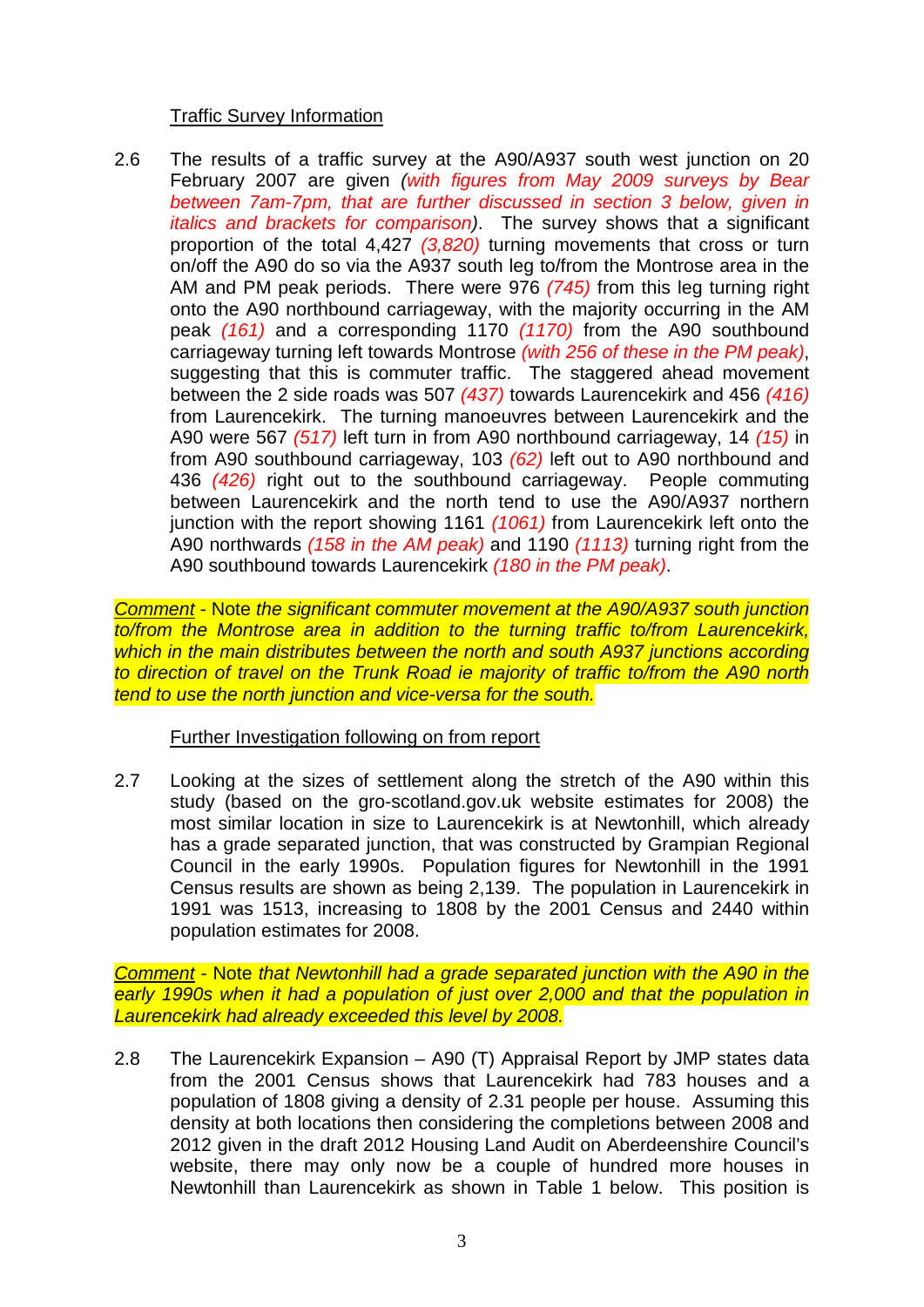likely to be reversed however by 2016 with 200 more houses in Laurencekirk than in Newtonhill should the allocations within the Aberdeenshire Local Development Plan be developed and this difference could increase to 600 more houses in Laurencekirk by 2023 if there is full build out of the allocations within the LDP. The potential growth within Laurencekirk could almost double the size of the settlement between 2008 and 2023.

|                |            | No of    |                |            |        | Houses     | Houses     | 2023     | Estimated |
|----------------|------------|----------|----------------|------------|--------|------------|------------|----------|-----------|
|                |            | houses   |                | <b>HLA</b> |        | by         | by         | populn   | % populn  |
|                |            | (using   | No of          | 2008-      | Total  | 2016       | 2023       | estimate | +housing  |
|                | 2008       | density  | grade          | 2012       | Houses | with       | with       | if 2.31  | growth    |
|                | Population | οf       | sep            | Compl      | by     | <b>LDP</b> | <b>LDP</b> | per      | 2008 to   |
| Place          | Estimate   | 2.31/ho) | Jns            | etions     | 2012   | added      | added      | house    | 2023      |
| Forfar         | 13,430     | 5814     | $\overline{2}$ | 193        | 6007   | 6174       | 6584       | 15209    | 13%       |
| Stonehaven     | 10,760     | 4658     | $\overline{2}$ | 130        | 4788   | 5028       | 5178       | 11961    | 11%       |
| <b>Brechin</b> | 7,070      | 3061     | $\overline{2}$ | 75         | 3136   | 3237       | 3608       | 8334     | 18%       |
| Portlethen     | 6,740      | 2918     | 2              | 544        | 3462   | 3462       | 3462       | 7997     | 19%       |
| Newtonhill     | 3,080      | 1333     |                | 59         | 1392   | 1442       | 1462       | 3378     | 10%       |
| Laurencekirk   | 2,440      | 1056     | 0              | 123        | 1179   | 1664       | 2064       | 4768     | 95%       |

[http://www.gro-scotland.gov.uk/files2/stats/population-estimates/08mye](http://www.gro-scotland.gov.uk/files2/stats/population-estimates/08mye-localities-table1.xls)[localities-table1.xls](http://www.gro-scotland.gov.uk/files2/stats/population-estimates/08mye-localities-table1.xls)<sup>1</sup>

[http://www.aberdeenshire.gov.uk/statistics/hla/Draft%20HLA%202012%20v2.](http://www.aberdeenshire.gov.uk/statistics/hla/Draft%20HLA%202012%20v2.2.PDF)  $2.PDF<sup>2</sup>$ 

*Comment* - Should *the housing allocation within the Local Development Plan be fully taken up, the housing and population within Laurencekirk will further increase. This growth is more significant than that for other existing settlements along the A90 between Forfar and Aberdeen and could potentially see the population of Laurencekirk almost double in size during the period from 2008 to 2023.*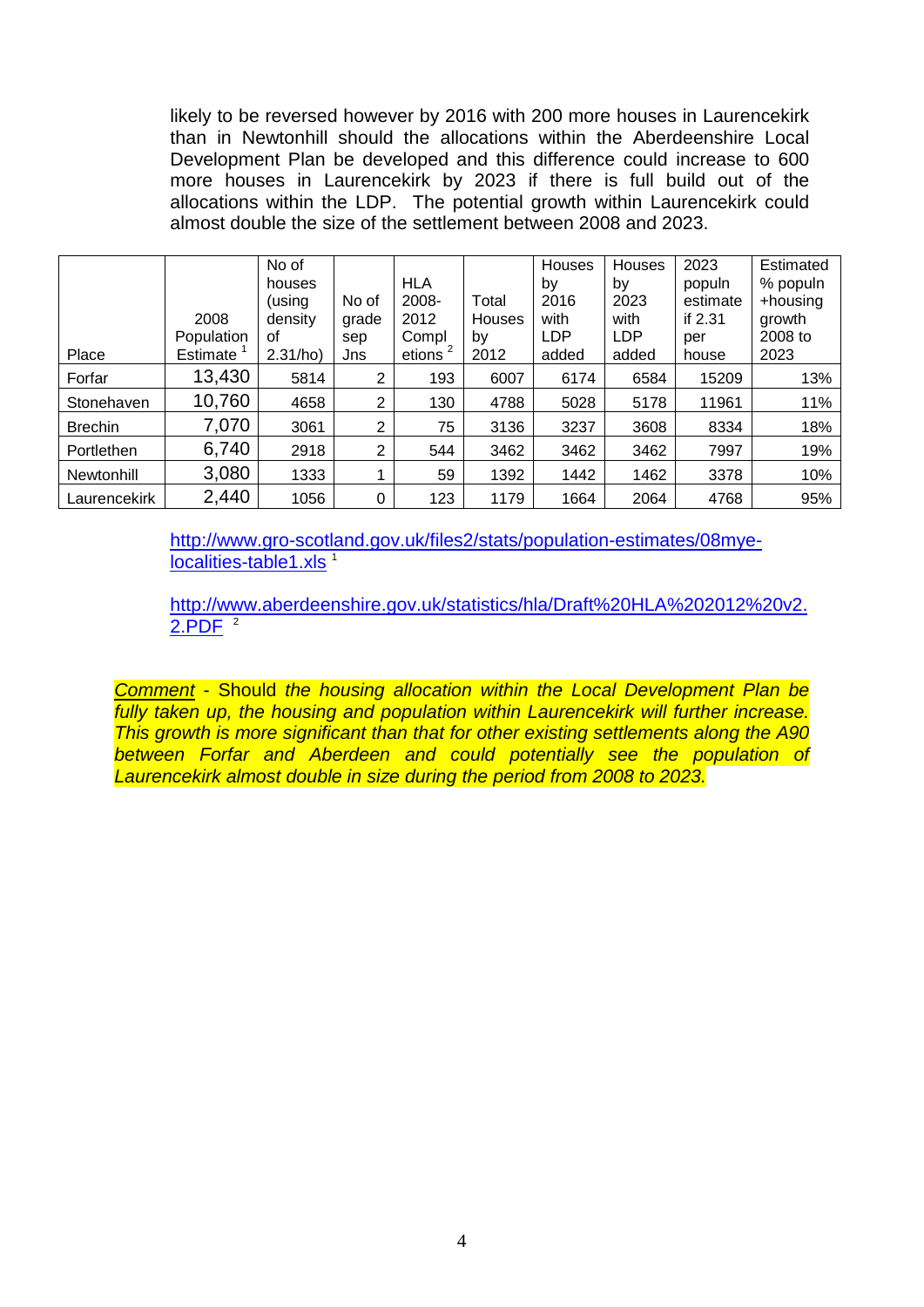# **3. A90 Laurencekirk Road Safety Review – Traffic Survey Report (June 2009)**

# **Background**

3.1 Bear Scotland Ltd undertook surveys on behalf of Transport Scotland as the basis for a road safety review at all 3 Laurencekirk junctions with the A90 Trunk Road. The surveys were carried out in May 2009 and 12 hr (7am-7pm) classified turning counts reported for Saturday  $9<sup>th</sup>$  and Monday 11<sup>th</sup> May.

# Point of interest within the survey results

- 3.2 The results showed the percentage of large goods vehicles and buses at the 3 junctions over the 12 hour period on the Monday to be approximately 13% at the south junction, 14% at the central and 10% at the north junction.
- 3.3 The week day peak hours were determined as 0700-0800 in the AM and 1700-1800 in the PM, but it is worth noting that the turning manoeuvres in the AM peak in and out of Laurencekirk amounted to 442 two way between 0700- 0800, rising to 583 two way between 0800-0900 as shown below.

|        | South Junction |     | <b>Central Junction</b> |     | North Junction |     | ⊺otal    |
|--------|----------------|-----|-------------------------|-----|----------------|-----|----------|
| Hr Beg | In             | )ut | In                      | Out | In             | Out | $2$ -way |
| 0700   | 75             | 57  | 36                      | 58  | 54             | 162 | 442      |
| 0800   | 101            | 95  | 69                      | 66  | 124            | 128 | 583      |
| 1700   | 98             | 114 | 59                      | 61  | 186            | 88  | 606      |

*Comment - Without information on the queue lengths and waiting times it is difficult to surmise whether the increase in turning manoeuvres to/from Laurencekirk in the hour following the AM peak hour is purely reflective of journey demands in each hour, or whether it is indicative of some peak spreading as a result of difficulties accessing the Trunk road during its busiest hour?*

3.4 In addition to the turning movements in and out of Laurencekirk, there is a significant turning movement to/from the eastern arm of the A937 (towards Montrose) at the southern junction with the A90 as shown below.

| $1.99$ OOULL JULION I<br>$\sim$ 100 $\sim$ 10 $\sim$ 10 $\sim$ 10 $\sim$ 10 $\sim$ 00 $\sim$ 0.1111 |                    |    |           |       |       |  |
|-----------------------------------------------------------------------------------------------------|--------------------|----|-----------|-------|-------|--|
|                                                                                                     | Outbound           |    | Inbound   | Total |       |  |
| Hour                                                                                                | Right Turn   Ahead |    | Left Turn | Ahead | 2-way |  |
| 0700-0800                                                                                           | 161                | 33 | 60        | 21    | 275   |  |
| $ 0800 - 0900 $                                                                                     | 113                | 43 | 76        | 34    | 266   |  |
| 1700-1800                                                                                           | 65                 | 49 | 256       | 52    | 422   |  |

A90 South Junction – A937 (E) to Montrose arm

(*the ahead movement is also included in the totals to/from Laurencekirk at the south junction above*)

*Comment – It is worth noting that in addition to the turning movements between Laurencekirk and the A90 Trunk Road that there is a significant additional volume of*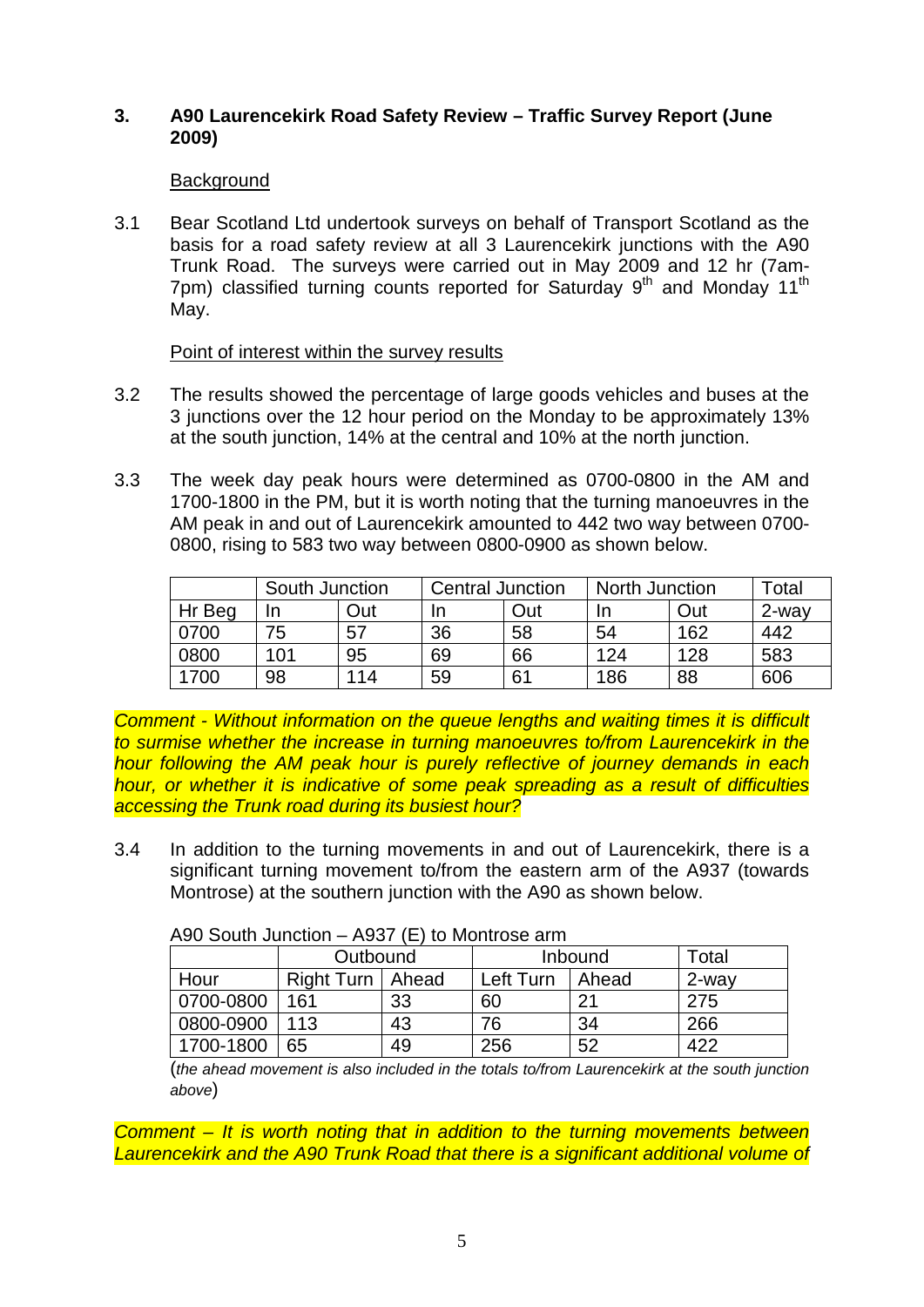*commuter traffic from the Montrose area using the A90/A937 south junction to access the A90 Trunk Road and travel to/from areas north of Laurencekirk.*

3.5 The main road flows on the A90 Trunk Road on Monday 11 May 2009 during the peak hours were:

|                 |         | 0700-0800 AM Peak |       | 1700-1800 PM Peak |         |       |
|-----------------|---------|-------------------|-------|-------------------|---------|-------|
| Location        | northbd | southbd           | 2-way | northbd           | southbd | 2-way |
| N of north in   | 1663    | 429               | 2092  | 604               | 1312    | 1916  |
| S of north in   | 1506    | 381               | 1887  | 524               | 1135    | 1659  |
|                 |         |                   |       |                   |         |       |
| N of central in | 1498    | 370               | 1868  | 523               | 1142    | 1665  |
| S of central in | 1484    | 387               | 1871  | 554               | 1167    | 1721  |
|                 |         |                   |       |                   |         |       |
| N of south in   | 1509    | 397               | 1906  | 558               | 1173    | 1731  |
| S of south in   | 1383    | 364               | 1747  | 534               | 973     | 1507  |

Further Investigation following on from report

- 3.6 Aberdeenshire Council provided a copy of information from Transport Scotland from the permanent automatic traffic counter that is located on the A90 Trunk Road between the central and north junctions to Laurencekirk for 2009 and 2010. This data gives hourly northbound and southbound traffic flows each day from January to December 2009 and from January 2010 – April 2011.
- 3.7 Looking at the flows from the permanent counter on the day of the Bear Survey, namely Monday 11 May 2009 shows a reasonable correlation between the surveyed flows and that recorded by the automatic traffic counter

|             | 0700-0800 AM Peak                                                                   |  |  | 1700-1800 PM Peak |      |      |
|-------------|-------------------------------------------------------------------------------------|--|--|-------------------|------|------|
| Date        | northbd $\vert$ southbd $\vert$ 2-way $\vert$ northbd $\vert$ southbd $\vert$ 2-way |  |  |                   |      |      |
| 11 May 2009 | 1949<br>398<br>1551                                                                 |  |  | 538               | 1179 | 1717 |

3.8 However, looking at the flows from the permanent automatic traffic counter on the same day the following year, namely 10 May 2010, along with weekday averages for the entire 2009 and 2010 to Apr 2011 data (excluding top and bottom outliers) and from a classified count by Aberdeenshire Council on 31 May 2011, it can be seen that the northbound flow in the AM peak on the day of the weekday turning count survey in May 2009 may be higher than average.

|                 | 0700-0800 AM Peak |         |          | 1700-1800 PM Peak |         |       |
|-----------------|-------------------|---------|----------|-------------------|---------|-------|
| Date            | northbd           | southbd | $2$ -way | northbd           | southbd | 2-way |
| 10 May 2010     | 1293              | 439     | 1732     | 561               | 1136    | 1697  |
| Wk day av 2009  | 1251              | 412     | 1663     | 555               | 1226    | 1781  |
| Wk day av 10/11 | 1239              | 411     | 1650     | 549               | 1199    | 1748  |
| 31 May 2011     | 1242              | 416     | 1658     | 530               | 1157    | 1687  |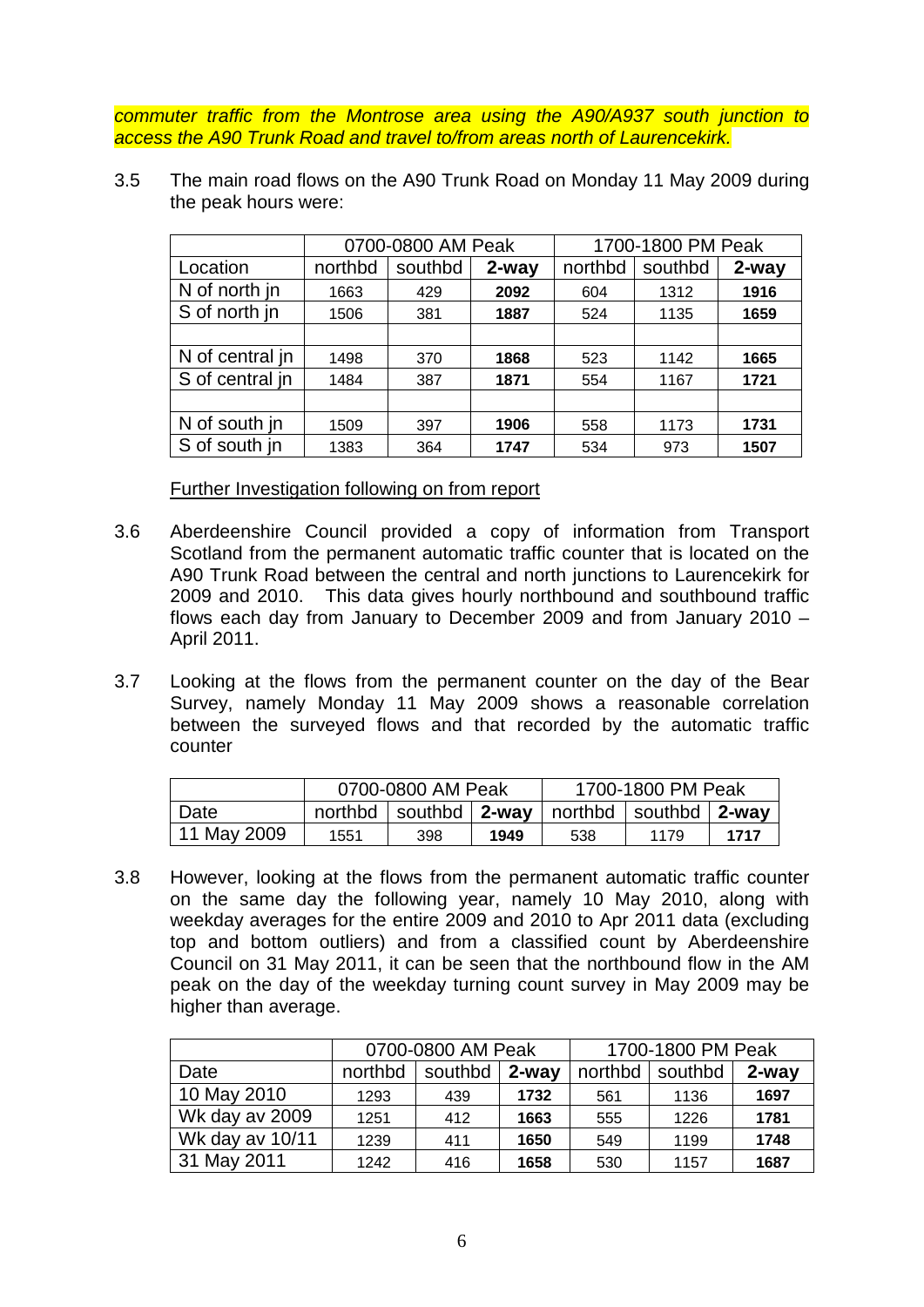3.9 The average, minimum and maximum data for individual week days from the permanent counter for January 2010 to April 2011 were therefore investigated and this showed that higher than average weekday flows occur on Monday AM peak northbound and Friday PM peak north and southbound.

|       |         | Northbound |      | Southbound |     |     |  |
|-------|---------|------------|------|------------|-----|-----|--|
|       | Average | Max        | Min  | Average    | Max | Min |  |
| Mon   | 1427    | 1552       | 1098 | 403        | 466 | 319 |  |
| Tues  | 1258    | 1404       | 1001 | 412        | 483 | 227 |  |
| Wed   | 1219    | 1308       | 1055 | 410        | 461 | 353 |  |
| Thurs | 1228    | 1336       | 1048 | 417        | 562 | 262 |  |
| Fri   | 1066    | 1148       | 935  | 415        | 589 | 261 |  |

## **AM peak 07:00-08:00 between Jan 2010 – April 2011**

# **PM peak 17:00-18:00 between Jan 2010 – April 2011**

|       |         | Northbound |     | Southbound |      |      |  |
|-------|---------|------------|-----|------------|------|------|--|
|       | Average | Max        | Min | Average    | Max  | Min  |  |
| Mon   | 538     | 777        | 419 | 1082       | 1226 | 883  |  |
| Tues  | 526     | 644        | 435 | 1159       | 1282 | 1024 |  |
| Wed   | 534     | 755        | 436 | 1198       | 1323 | 1010 |  |
| Thurs | 527     | 846        | 415 | 1249       | 1249 | 877  |  |
| Fri   | 633     | 789        | 427 | 1301       | 1584 | 711  |  |

*Comment – It is noted that the turning count given in the Traffic Survey Report for 11 May 2009 having taken place on a Monday has a higher than average weekday northbound flow on the A90 in the AM peak period*, but slightly less than average weekday southbound flow in the PM peak.

# 3.10 The 12 hour traffic flows on each of the side roads on 11 May 2009 were:

(*note that the minor road ahead movement is only shown outbound from each minor road to avoid double counting if 2-way totals on each minor road had been given*):

#### **A90/A937 South Junction**

|                       | Out to | In From | Ahead out   Total |      |
|-----------------------|--------|---------|-------------------|------|
| 0700-1900             | A90    | A90     | bound             |      |
| A937 to Laurencekirk  | 488    | 568     | 416               | 1472 |
| A937 to A92           | 762    | 1185    | 437               | 2384 |
| Total turning to/from | 1250   | 1753    | 853               | 3856 |
| and crossing A90      |        |         |                   |      |

#### **A90/B9120 Central Junction**

|                              | Out to | In From | Ahead out   Total |      |
|------------------------------|--------|---------|-------------------|------|
| 0700-1900                    | A90    | A90     | bound             |      |
| <b>B9120 to Laurencekirk</b> | 446    | 316     | 171               | 933  |
| B9120 to south east          | 134    | 154     | 169               | 457  |
| Total turning to/from        | 580    | 470     | 340               | 1390 |
| and crossing A90             |        |         |                   |      |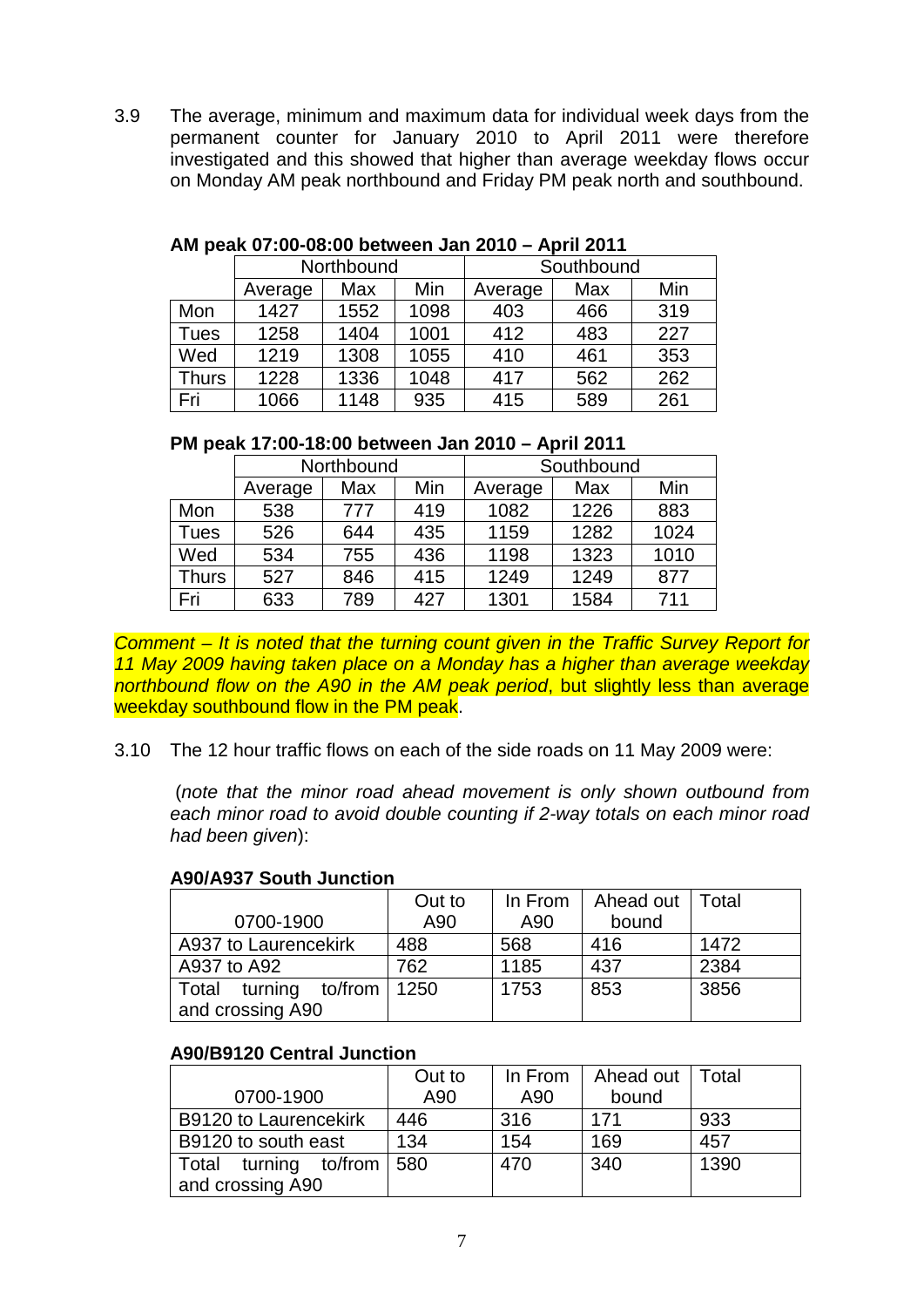# **A90/A937 North Junction**

|                                                | Out to | In From | Ahead out   Total |      |
|------------------------------------------------|--------|---------|-------------------|------|
| 0700-1900                                      | A90    | A90     | bound             |      |
| A937 to Laurencekirk                           | 1116   | 1178    |                   | 2298 |
| A937 to Keilburn Farm                          | 9      |         | 6                 | 23   |
| Total turning to/from 1125<br>and crossing A90 |        | 1186    | 10                | 2321 |

- 3.11 Converting the total turning to/from and crossing the A90 at each location from a 12 hour period to a 24 hour flow using a factor of 1.25 derived from the permanent traffic counter on the A90 adjacent to Laurencekirk, indicates 24 hour flows on the minor roads at the south A90/A937 junction of 4820 (or looking at the 2-way flow on each minor arm separately, including the straight ahead for both gives 2386 on the arm to Laurencekirk and 3500 on the arm towards the A92) and at the north A90/A937 junction of 2900.
- 3.12 The choice between grade separation and at grade solutions is traditionally based upon a range of issues including in particular cost/benefit analysis, environmental considerations and road safety issues. Looking however at the Design Manual for Roads and Bridges Vol 6 section 2 – TA 23/81 Junctions and Accesses : Determination of Size of Roundabouts and Major / Minor Junctions to give an approximate indication of junction type, it is noted at para 5.4.2 "For dual two lane carriageways, major/minor junctions are unlikely to be cost effective where the minor road flow is expected to exceed about 3,000 vehicles AADT 2-way," It can be seen that this level is exceeded at the A90/A937 south junction on the minor road access to the A92 Montrose area and is approaching this level at the A90/A937 north junction with the surveyed 2009 traffic flows alone. The trip generation assumed within the Transport Assessment for the Blackiemuir Avenue 210 housing development that has since been granted planning permission will bring the 2-way flows at the northern junction to over 3,000 vehicles per day.

*Comment – It is noted that the 2-way flows on the minor roads at both the north and south A90/A937 junctions are likely to be in excess of 3,000 vehicles per day at present without any further development and suggests that it may be appropriate to give consideration to an alternative form of junction type.*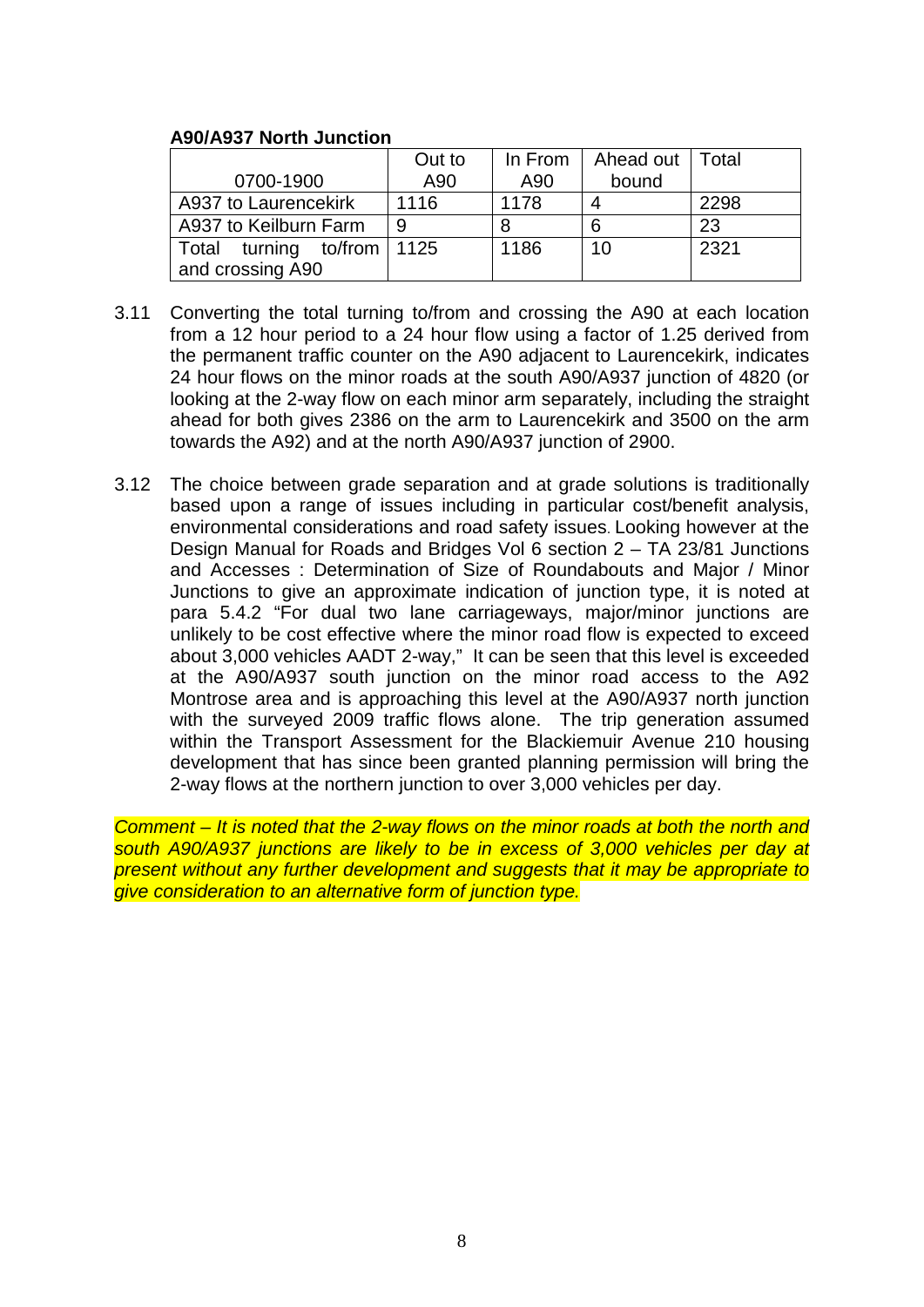# **4. A90 Laurencekirk Road Safety Review (Oct 2009)**

# **Background**

4.1 This report was prepared by BEAR Scotland Limited on behalf of Transport Scotland to investigate local concerns over traffic safety at the A90 /A937 and B8091 Laurencekirk Junctions. It follows on from the A90 Laurencekirk Traffic Survey Report and identifies all current issues affecting road safety at these locations and provides recommendations for future action.

# Point of interest within the report

4.2 This study notes that there is a higher proportion of over 60s in Laurencekirk (26.49%) in comparison to Aberdeenshire as a whole (19.16%). This age category is projected to increase within Aberdeenshire by 56% by 2016, using a base year of 2003. The prevalence of right turn accidents is therefore of particular concern at this location given the predicted change in age demographic. The unpublished report entitled 'Dual carriageway at-grade priority junctions', prepared by TRL for Transport Scotland highlights that elderly drivers experience greater problems carrying out right turn movements across traffic flows as their reaction times are lower and visual deterioration more prominent. In this particular section of the A90, three of the five right turn drivers involved in injury accidents were over 60 years of age. The projected increase in the over 60s living in this area may therefore exacerbate this issue over time.

*Comment – Given the reported greater problems for elderly drivers carrying out right turn movements at dual carriageway at-grade junctions along with projected increase in over 60s living in Aberdeenshire there is a potential for right turn accidents within this age group at this location to increase over time.* 

*To quantify the current scale of right turns at each of the 3 Laurencekirk junctions I have looked at the May 2009 survey. Due the right/left stagger layout of the side roads at each junction the straight ahead between the minor roads also involves a right turn and over the 12 hour period 0700-1900 this results in 2090 right turn manoeuvres being recorded at the south junctions, 881 at the central junctions and 1190 at the north junctions.*

- 4.3 The accident rate for this section of the A90 is 9.42/100m veh km which is slightly higher than the Scottish National Average of 7.90/100m veh km for dual carriageways, sourced through WebSERIS. The overall accident rate for the A90 route is 11.27/100m veh km.
- 4.4 The proposed residential development at Blackiemuir Avenue in Laurencekirk that is noted within the report as being considered has subsequently been approved on 6 June 2011 and permission given for a further 210 dwellings.

# Statistics for the A90/A937 South Junction

4.5 The Traffic Survey Report shows that 12,720 and 17,825 movements occurred at this junction during surveys on Saturday 9th May 2009 and Monday 11th May 2009 respectively.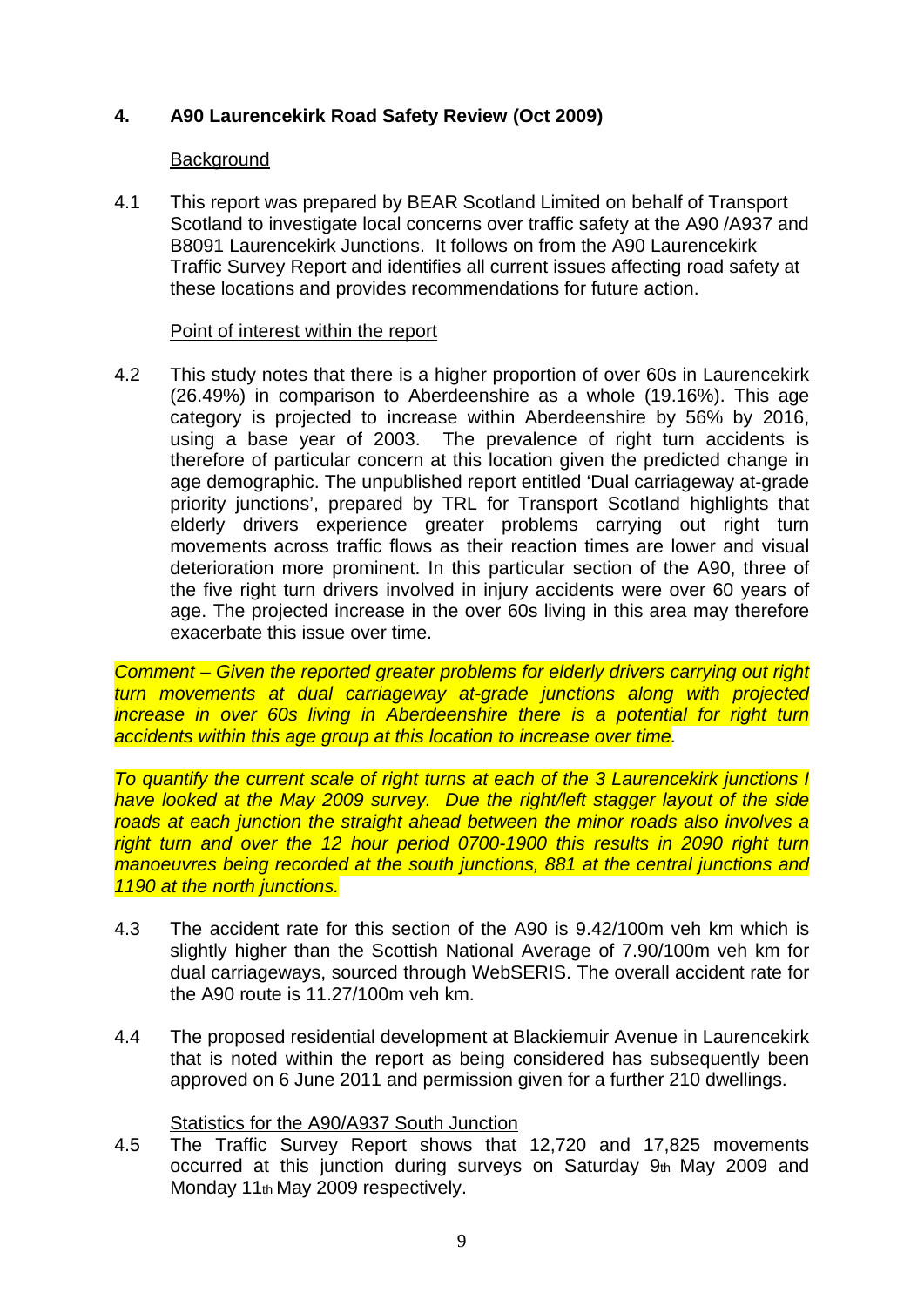4.6 A 50mph local limit was introduced on this dual carriageway section of the trunk road in 2005. A speed survey carried out at this junction records mean speeds of 42mph (northbound) and 49mph (southbound) and 85th percentile speeds of 45mph (northbound) and 52mph (southbound). The survey highlights a high proportion of recorded speeds greater than 50mph (32%) for the southbound direction.

*Comment – It is noted that almost a third (32%) of recorded speeds in the southbound direction are in excess of the 50 mph limit.*

Statistics for the A90/B9120 Junction

4.7 The Traffic Survey Report shows that 11,388 and 16,650 movements occurred at this junction during Saturday 9th May 2009 and Monday 11th May 2009 respectively. The national speed limit is in place on this dual carriageway section of the trunk road and a speed survey recorded mean speeds of 61mph (northbound) and 65mph (southbound) and 85th percentile speeds of 69mph (northbound) and 74mph (southbound). The survey highlights a high proportion of recorded speeds greater than 70mph (29%) for the southbound direction.

*Comment – It is noted that 29% of recorded speeds in the southbound direction are in excess of the 70 mph limit.*

Statistics for the A90/A937 North Junction

4.8 The Traffic Survey Report shows that 12,437 and 17,853 movements occurred at this junction during Saturday 9th May 2009 and Monday 11th May 2009 respectively. The national speed limit is in place on this dual carriageway section of the trunk road and a speed survey recorded mean speeds of 68mph (northbound) and 62mph (southbound) and 85th percentile speeds of 77mph (northbound) and 72mph (southbound). The survey highlights a high proportion of recorded speeds greater than 70mph in the northbound direction (44%).

*Comment – It is noted that 44% of recorded speeds in the northbound direction are in excess of the 70 mph limit.*

# **Results of Option Analysis within Report**

4.9 As accidents involving right-turn manoeuvres are the most prevalent at the Laurencekirk junctions the following options were considered:

#### **Closure of central reserve gaps at Laurencekirk**

4.10 This was not considered to be feasible as there are no suitable alternative routes for diverted traffic of reasonable length (Stonehaven 40km to north and Stracathro 22km to south) and closure could therefore result in a possible migration of accidents from one location to another.

# **Closure of central reserve gaps with grade separation provision**

**4.11 It was acknowledged that this would** remove the potential for right-turn accidents and address the issue of suitable diversion routes and accident migration. However, this proposal is not included in the Strategic Projects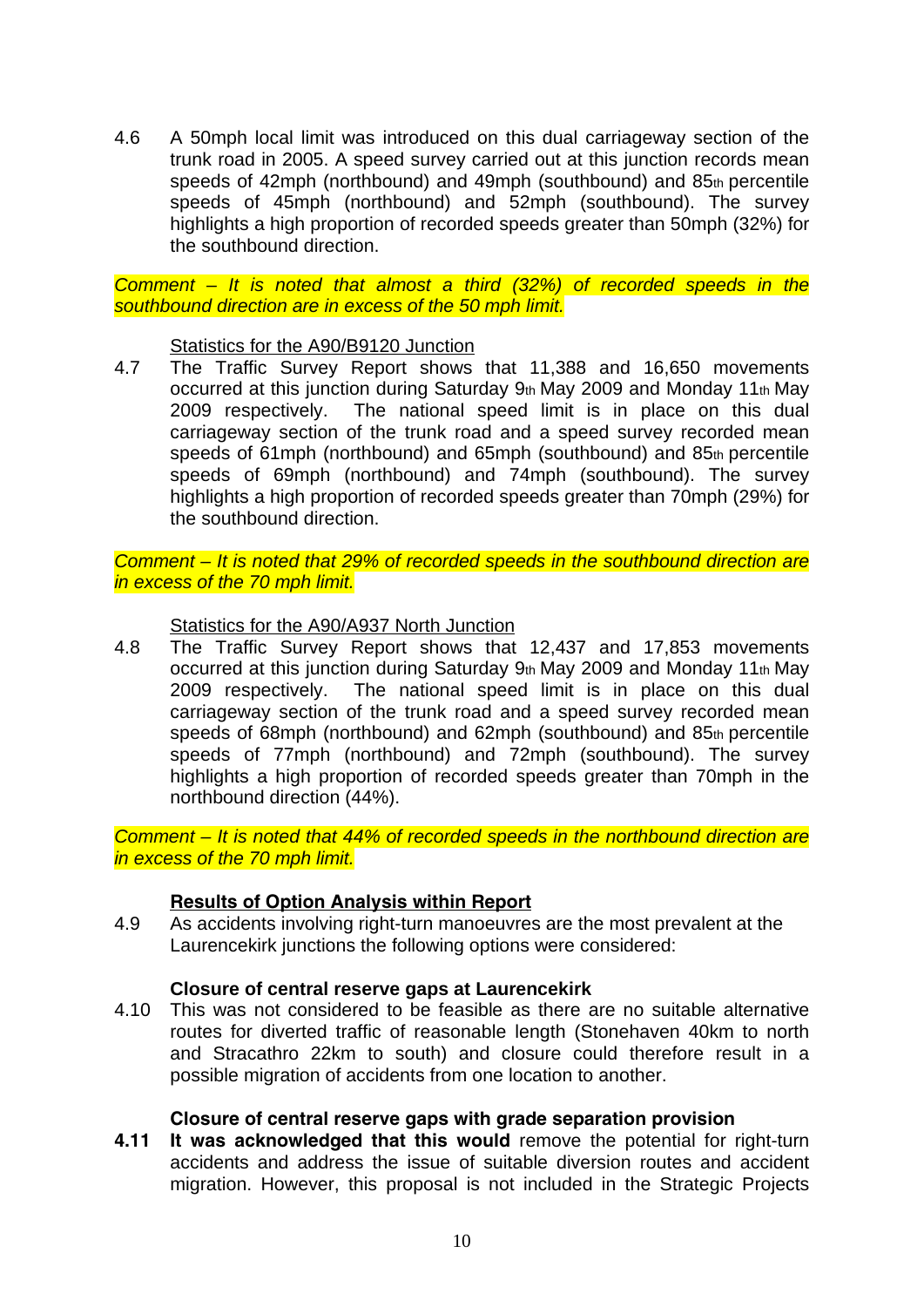Review list of major infrastructure improvements. Consequently, funding for such a scheme cannot be guaranteed. The accident savings resulting from estimated construction costs of £4M adopted within this study would only provide a first year rate of return of 4.7%, so is not considered to provide best value in relation to accident savings. It should also be noted that closure of any of these junctions may have a significant affect on the surrounding local road network.

#### **Closure of central reserve gaps with Roundabout provision**

4.12 This would introduce delays to trunk road traffic and conflict with the principles set out in Scotland's National Transport Strategy, which states in paragraph 78 'Our strategic networks are particularly important for connecting our cities, connecting our towns with cities and bringing people and goods to those cities. They are also critical for providing key routes into our wider region, including the Highlands and Islands, to our regeneration areas, to England and global markets to contribute to the accessibility of Scotland as a whole'. The Strategy goes on to state in paragraph 98 that 'we recognise that enhancing connections and improving journey times between and within our major centres of economic growth are vital'. This highlights the importance of the strategic function of trunk roads and the need to minimise delays.

*Comment - The introduction of a 50mph speed restriction on the Trunk Road network conflicts with the aim of minimising delays and improving journey times between centres of economic growth. A letter was written to Transport Scotland on 11 Jan 2012 to enquire about their long term policy view as to whether the current 50mph is intended to be a permanent speed restriction on the Trunk Road network, or is merely intended to remain in place as an interim measure in advance of a long term solution being brought forward to remove the need for this limit as was the case at 2 junctions on the A90 at Forfar.* 

*Transport Scotland replied to confirm that the Order that came into force on 4 November 2005 revoked the Temporary 50mph Speed Limit Order that was in force prior to this date and will remain in force for the foreseeable future. Any amendment to the A90/A937 Laurencekirk/ Marykirk junction would however be required to be designed in accordance with DMRB standards, using a mainline design speed of 120 kph and allow an order to be promoted that would revoke the 50mph speed limit and introduce the national speed limit.*

# **Closure of central reserve gaps with Traffic Signal provision**

4.13 Signalisation of one junction and closure of the remaining central reserve gaps would separate the conflicting manoeuvres, but this proposal would introduce significant delays to trunk road traffic, which goes against the principles set out in Scotland's National Transport Strategy.

# **Extension of 50mph to cover central and north junctions**

4.14 As there has been a reduction in accident severity at the A90/A937 southern junction since the introduction of a 50mph speed limit in 2005 an extension of this speed limit to cover the remaining two junctions was investigated.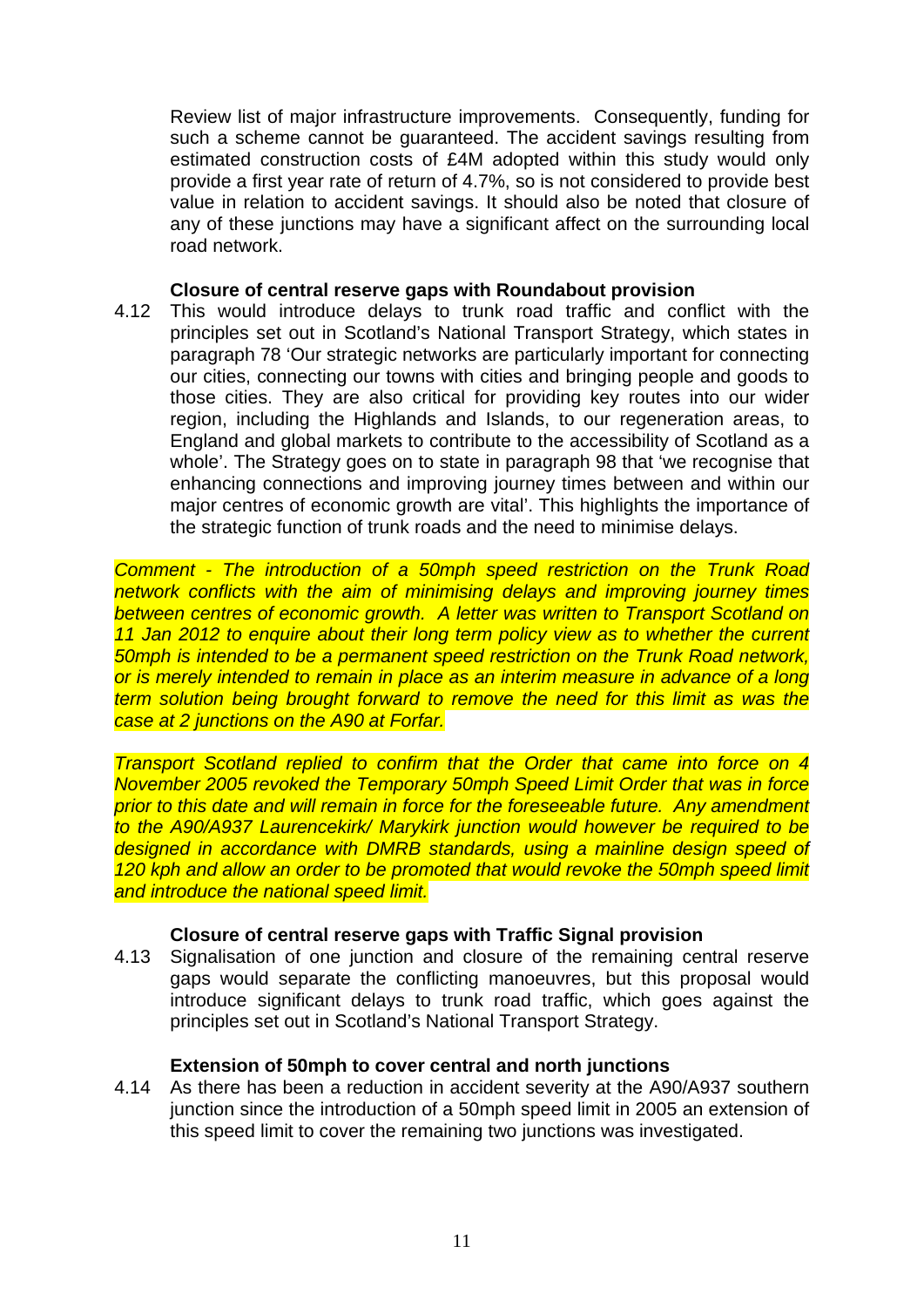- 4.15 The Scottish Executive's ETLLD Circular 1/06 is the current guidance for assessing speed limits. It states that 'what the road looks like to road users should be a key factor when setting a speed limit'. It goes on to say that 'mean speeds should be used as a basis for determining local speed limits. These are underpinned by extensive research demonstrating the well proven relationship between speed and accident frequency and severity, and also reflect what the majority of drivers perceive as an appropriate speed to be driven for the road.
- 4.16 Speed surveys carried out at the A90/B9120 and A90/A937 north junctions have recorded mean speeds at these junctions of 61/66mph and 63/68mph respectively.
- 4.17 Circular 1/06 also warns that 'if a speed limit is set in isolation, or is unrealistically low, it is likely to be ineffective and lead to disrespect for the speed limit. As well as requiring significant, and unavoidable, enforcement costs, this may also result in substantial numbers of drivers continuing to travel at unacceptable speeds, thus increasing the risk of collisions and injuries'. The mean speeds recorded above would suggest that the current national speed limit is suitable for this area. It should also be noted that excessive/inappropriate speed has not been recorded as a causation factor for any of the recent accidents at the A90/B9120 and A90/A937 junctions.
- 4.18 The speed limit introduction at the A90/A937 south junction and the supporting fixed safety cameras has proven effective in reducing the number of serious and fatal accidents. However, injury accidents are still being recorded at this junction, at approximately the same rate as the ten year average. Consequently a speed restriction will not necessarily completely remove an accident problem.

#### Further Investigation following on from report

- 4.19 It was stated within the report that at present the numbers of injury accidents on this section of the A90 appear to be fairly consistent on an annual basis, despite increased flows of approximately 19% over ten years.
- 4.20 A detailed breakdown of this growth is presented in the letter from Transport Scotland to the Petitions Committee dated October 2009 which gives Annual Average Daily Flows recorded at the permanent traffic counter on the A90 between the central and north junctions to Laurencekirk as follows:

|      |             | <b>Yearly Growth</b> |           |  |
|------|-------------|----------------------|-----------|--|
| Year | <b>AADF</b> | $\%$                 | rate      |  |
| 1999 | 16549       |                      |           |  |
| 2000 | 16694       | 0.876                | 1.0087619 |  |
| 2001 | 17060       | 2.192                | 1.021924  |  |
| 2002 | 17380       | 1.876                | 1.0187573 |  |
| 2003 | 17613       | 1.341                | 1.0134062 |  |
| 2004 | 18198       | 3.321                | 1.0332141 |  |
| 2005 | 17802       | $-2.176$             | 0.9782394 |  |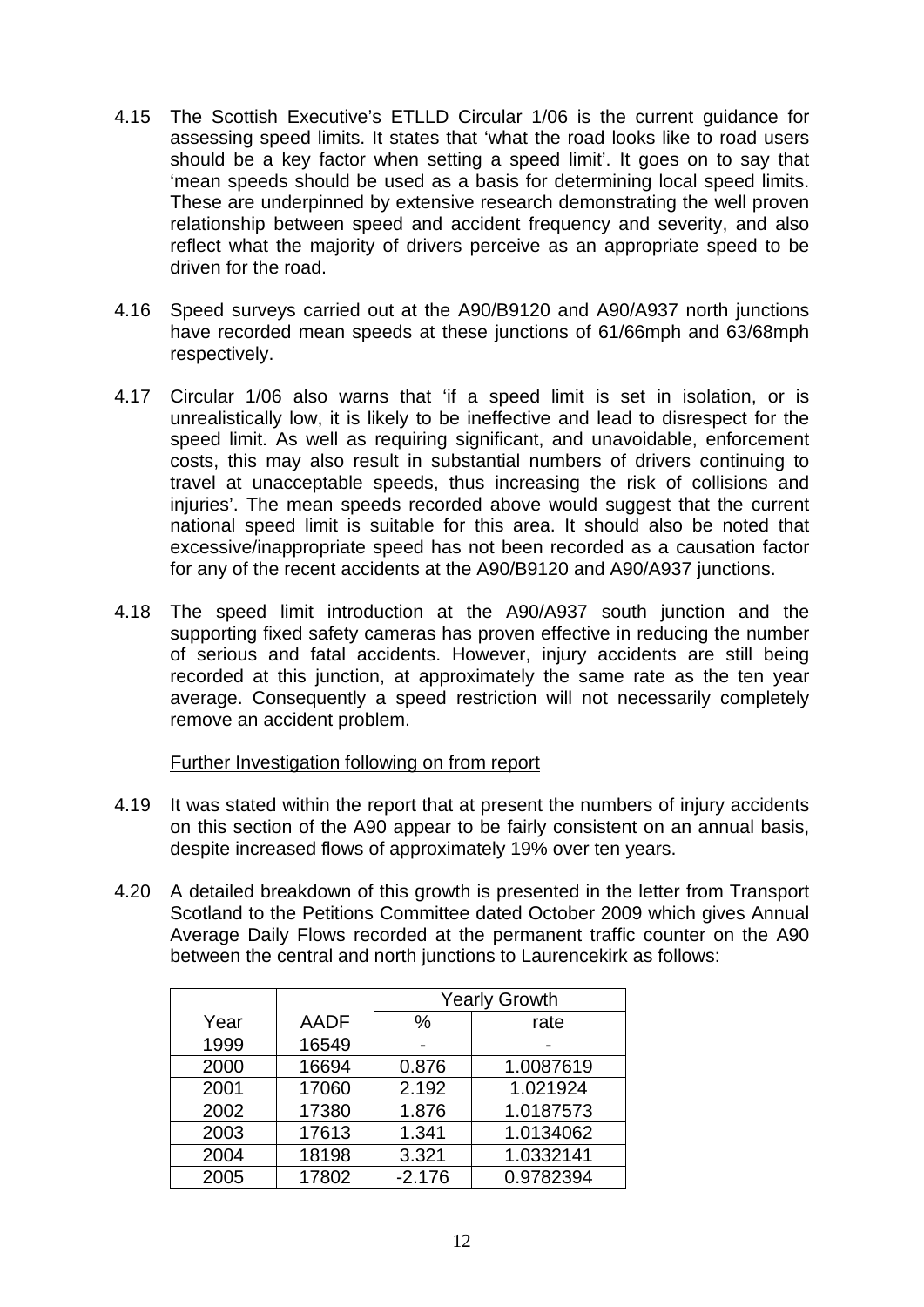| 2006 | 19137                           | 7.499     | 1.0749916 |
|------|---------------------------------|-----------|-----------|
| 2007 | 19569                           | 2.257     | 1.0225741 |
| 2008 | 19752                           | 0.935     | 1.0093515 |
|      | Overall 99-2008 growth rate $=$ | 1.1935464 |           |

4.21 In order to quantify the level of growth being recorded in the Laurencekirk area this was compared with National Road Traffic Forecasts (NRTF)

|           | low      | central  | High     |
|-----------|----------|----------|----------|
| 1999-2001 | 1.013042 | 1.035103 | 1.056578 |
| 2001-2006 | 1.069347 | 1.087405 | 1.10354  |
| 2006-2008 | 1.023739 | 1.030834 | 1.036935 |
| 1999-2008 | 1.109011 | 1.160282 | 1.209041 |

*Comment - This indicates that the A90 at Laurencekirk has experienced growth at levels most comparable with high growth traffic forecasts.*

4.22 Based upon Annual Average Daily Flows in 2008 of 19752 on the A90 Trunk Road at Laurencekirk, the predicted growth using National Road Traffic Forecasts to a future year of 2023 in accordance with the latest Local Development Plan period indicates:

|                              | low      | Central           | hiah  |
|------------------------------|----------|-------------------|-------|
| NRTF rates for 2009-2023     | 1.138896 | 1.198526 1.249185 |       |
| 2023 Trunk Road flow         | 22761    | 24035             | 25125 |
| Approx increase in A90 flows |          |                   |       |
| (to nearest 100)             | 3,000    | 4.300             | 5,400 |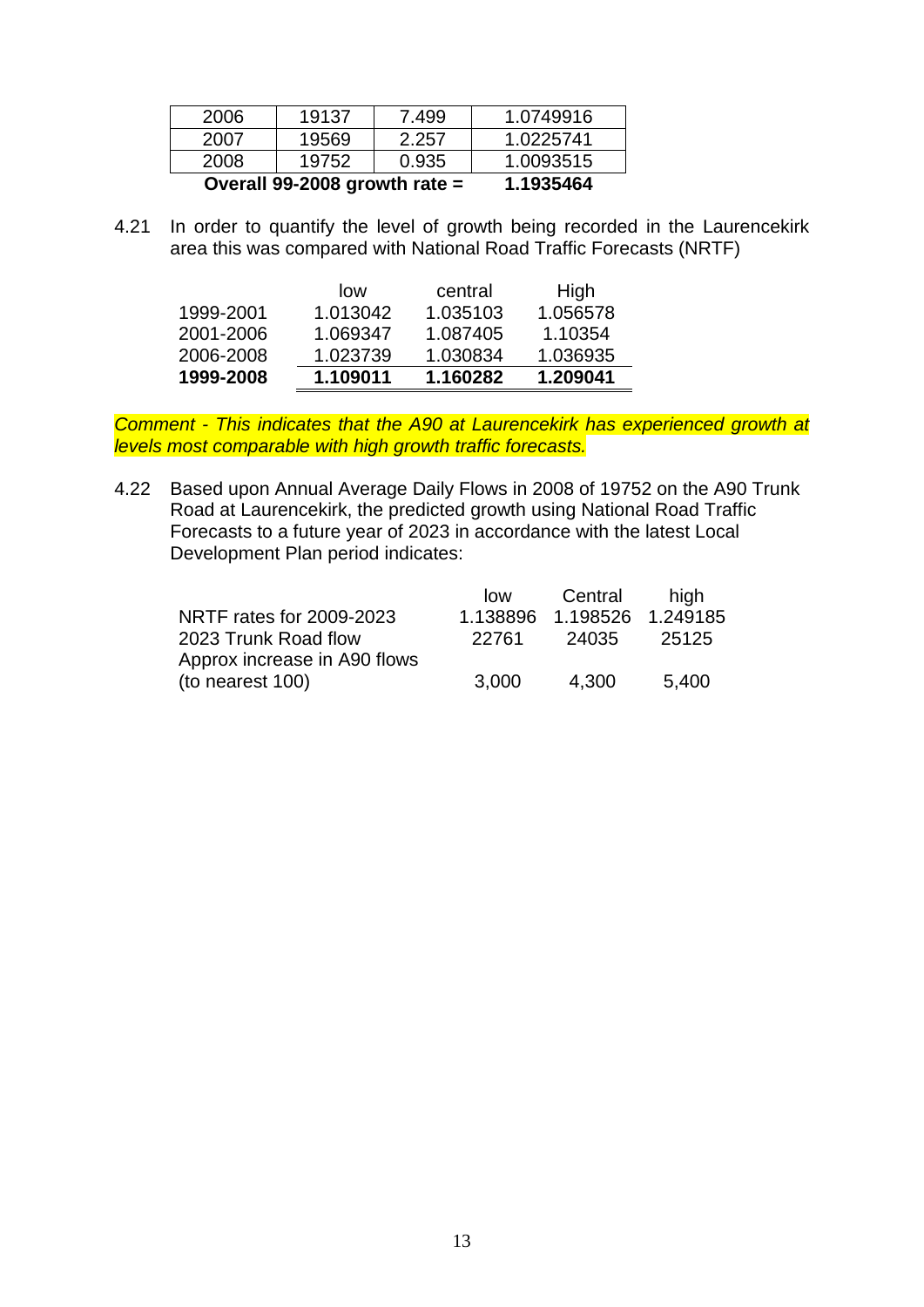# **5. Laurencekirk Expansion – A90 (T) Appraisal Report (March 2010)**

## **Background**

5.1 This study was undertaken by JMP Consultants Ltd on behalf of Transport Scotland to look at the impact on the Trunk Road network of 3 potential development locations for housing allowances proposed in Aberdeenshire Council's Main Issues Report for their emerging Local Development Plan.

#### Points of interest within the report

5.2 The study uses the results of the traffic surveys undertaken by Bear in 2009 as commented upon in section 3 of this review.

#### Development Content

5.3 In accordance with the levels being considered within the Main Issues Report for the Aberdeenshire Local Development Plan, the study is based on development allocations of 885 private houses and 20 Ha of employment land. As there are no details of the scale or mix of development within the employment land it is stated that a Business Park development would be assumed to give a robust assessment of trip generation.

### Trip Generation

5.4 The study calculates the number of people trips that may be generated in the weekday AM and PM peaks for this scale of development by using trip rates derived from the TRICS database under the categories of Residential – houses privately owned and Employment - business park. The trip rates are applied per unit for housing and per  $100<sup>m²</sup>$  of Gross Floor Area (GFA) for the business park. For the 20 Ha employment allocation being considered within the Main Issues Report a density of 30% usable GFA is assumed, which they state equates to a 6,000m<sup>2</sup> business park.

*Comment - Converting 20 hectares to squared metres however gives 200,000m2 and a 30% usable gross floor area within this would result in 60,000m2 . The employment trips given within the JMP study therefore represent only a tenth of the potential trips that could be generated.*

*The trips generated by the employment land allocation have been significantly underestimated within the JMP study ie using the proposed trip generation rate should give 1,649 people trips in the AM peak and 1,306 in the PM peak rather than the 165 people in the AM and 131 in the PM shown in the report.*

#### Mode Share

5.5 In order to derive the number of vehicle trips generated by the development the mode share from the 2001 Census for the Laurencekirk area was used.

# **Housing – Driver Mode Share %**

5.6 The mode share applied to the people trips generated by the housing was taken as being the method of travel to work or study less those not working or studying or working or studying mainly from home. This resulted in a 47% share for those driving. It was noted that travel to work statistics for Montrose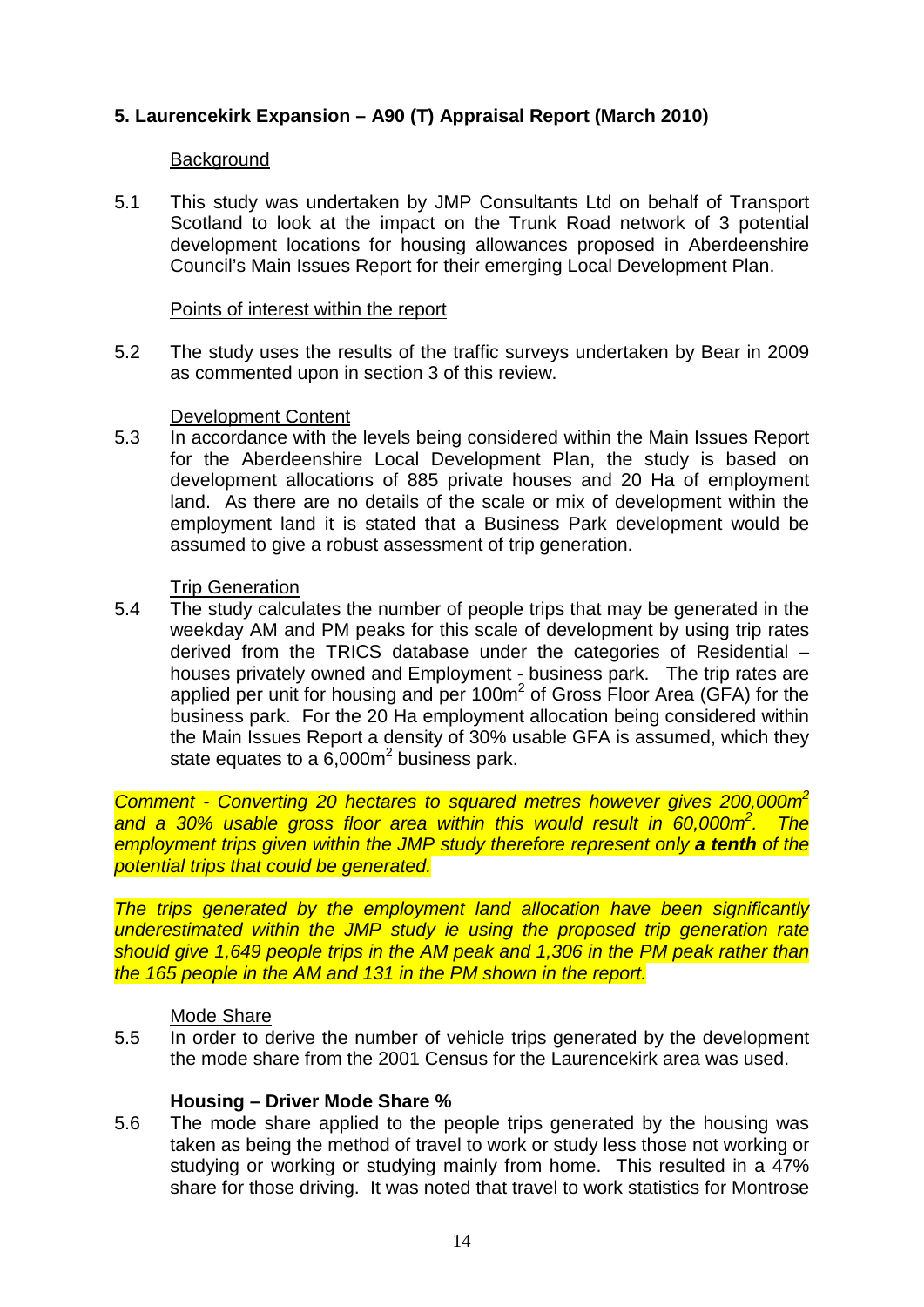and Stonehaven showed a rail travel mode share of 3% and 5% respectively. As the Laurencekirk Railway Station was re-opened in 2009, it has been assumed that the mode share by rail that could be achieved in Laurencekirk would not exceed these levels (albeit that it is noted that the frequency of service at these stations is some three times that of Laurencekirk). It was also assumed that the majority of this mode share would derive from a shift away from private car trips. The mode share for drivers amongst the people generated trips calculated for housing was therefore stated as being 44%, although when looking at the table of vehicle generated trips it can be seen that only a 43% driver mode share has been adopted.

# **Employment - Driver Mode Share %**

5.7 The mode share applied to the people trips generated by the employment was again taken as being the method of travel to work or study less those not working or studying or working or studying mainly from home and this time those who are students were also discounted to look only at the working population. This resulted in a 61% share for those driving. Although the report states that a 5% allowance for transfer to rail has been made, the mode share for drivers amongst the people generated trips calculated for employment was taken as 57%

*Comment – an assumed mode shift to rail for both rail and employment generated trips in line with the rates recorded at Montrose and Stonehaven rail stations, which have a greater frequency of service and larger population bases, may be optimistic*  and therefore under estimate the number of vehicular trips on the road network in *Laurencekirk if it is not achieved.*

# Generated Vehicle Trips

5.8 The number of generated vehicle trips was derived by applying the mode share percentage for those driving to the total generated people trips.

# **Housing Vehicle Trips**

5.9 The report applies a 43% vehicle driver rate to the people trips generated by 885 houses. The resultant peak hour 2-way peak hour vehicle trips are **463 AM and, 427 PM.** In looking at the distribution of the vehicle trips it is stated that 10% will be internal trips and the generated trips to the external road network is therefore reduced to **417 AM** and **384 PM**.

*Comment – a further 10% reduction for internal trips may be excessive given that only a 43% car driver mode share has been applied with 40% walking and cycling, who could be assumed to represent the majority of those travelling to a place of work or study within less than 2km.*

# **Employment Vehicle Trips**

5.10 The report applies a 57% vehicle driver rate to the people trips generated by a business park. The resultant peak hour 2-way peak hour vehicle trips are shown as being **94 AM** and **74 PM**, however as stated previously the business park size was taken as being a tenth of the actual allocated size and the generated trips should therefore be **939 AM** and **744 PM**. In looking at the distribution of the vehicle trips it is stated that 30% will be internal trips and the generated trips to the external road network is therefore reduced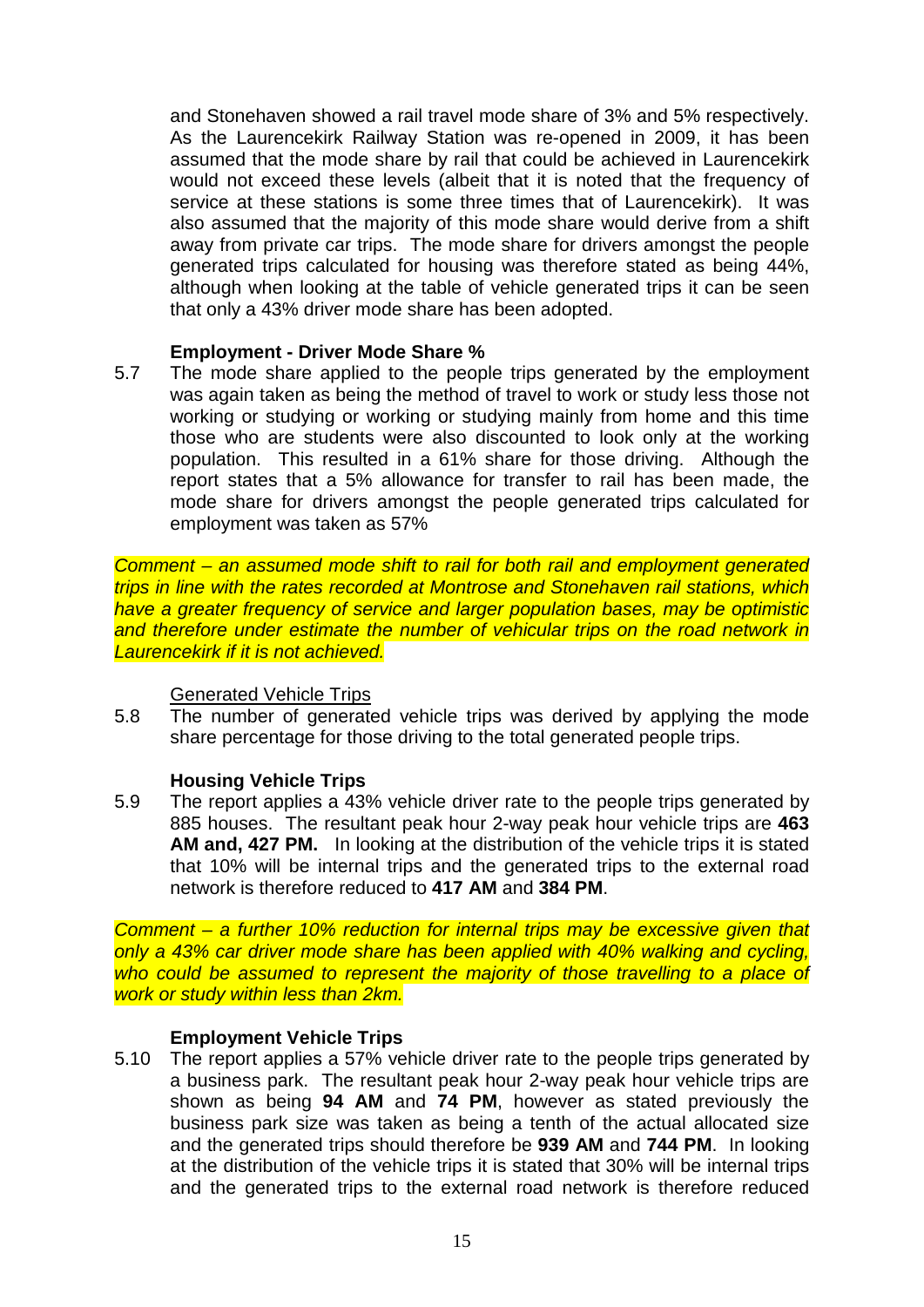within the study to **66 AM** and **52 PM**. It was considered that this would contribute only a nominal amount of additional traffic and further assessment of any employment trips was not undertaken.

*Comment – It is agreed that a 30% reduction for internal trips ie local housing serving the employment land is acceptable, however due to the earlier discrepancy in applying the trip generation rate to the employment land allocation within the Main Issues Report, the impact of the remaining 657 AM and 521 PM external trips that could be generated using the proposed rates for a business park of this scale should be investigated.*

*Whilst the report states that "employment figures are likely to be an overestimate of actual generation as business park uses have been assumed and there is also uncertainty over likely take up of employment land based on current trends", not assessing the impact of any generated employment trips at all would seem to be a serious omission as the allocation within the Local Development Plan could be taken up as business park usage and result in significant trip generation to/from the Laurencekirk area. It is highly likely that even using lesser trip rates for industrial or general usage would generate a sufficient level of trips to warrant investigation of their impact at the Laurencekirk/A90 Trunk road junctions.*

Further investigation on vehicle trips generated by housing used within study

- 5.11 As Nestrans does not have a licence to access the TRICS database, in order to see if the trip rates used within the study seemed robust, they have been compared with trip rates within a couple of Transport Assessments that are publically available to view on-line through planning application documentation on Aberdeenshire Council's website.
- 5.12 Trip rates for the 210 houses development at Blackiemuir Avenue in Laurencekirk, which was approved in 6 June 2011 and the 1,000 houses development for the Newesk village at the former Edzell Airbase that is the subject of a current planning application were used for comparison purposes. Their rates were applied to the 885 houses allocated within the Main Issues Report for Laurencekirk and resulted in the following 2-way peak period trips:

Blackiemuir Ave rate would give **573 AM** and **651 PM** vehicle trips Newesk Village rate would give **664 AM** and **681 PM** vehicle trips

- 5.13 Comparing this with the **417 AM** and **384 PM** trips used within the JMP study would suggest that the trip rates assessed were not as robust and may have underestimated the impact at the junctions, particularly in the PM Peak.
- 5.14 The surveys undertaken in 2009 showed **442 AM** and **606 PM** peak hour 2 way flows into/out of Laurencekirk at the 3 junctions with the A90. The JMP report does state that their 483 AM and 436 PM generated trips (*they quote the totals including the 66 AM and 52 PM employment trips later discounted*) compare well with the current movements to and from Laurencekirk and that "as the proposed development is essentially a doubling of the settlement size this is considered a reasonable prediction. The difference in the PM peak is attributed to the fact that as the peak is from 17:00, the mode by car will be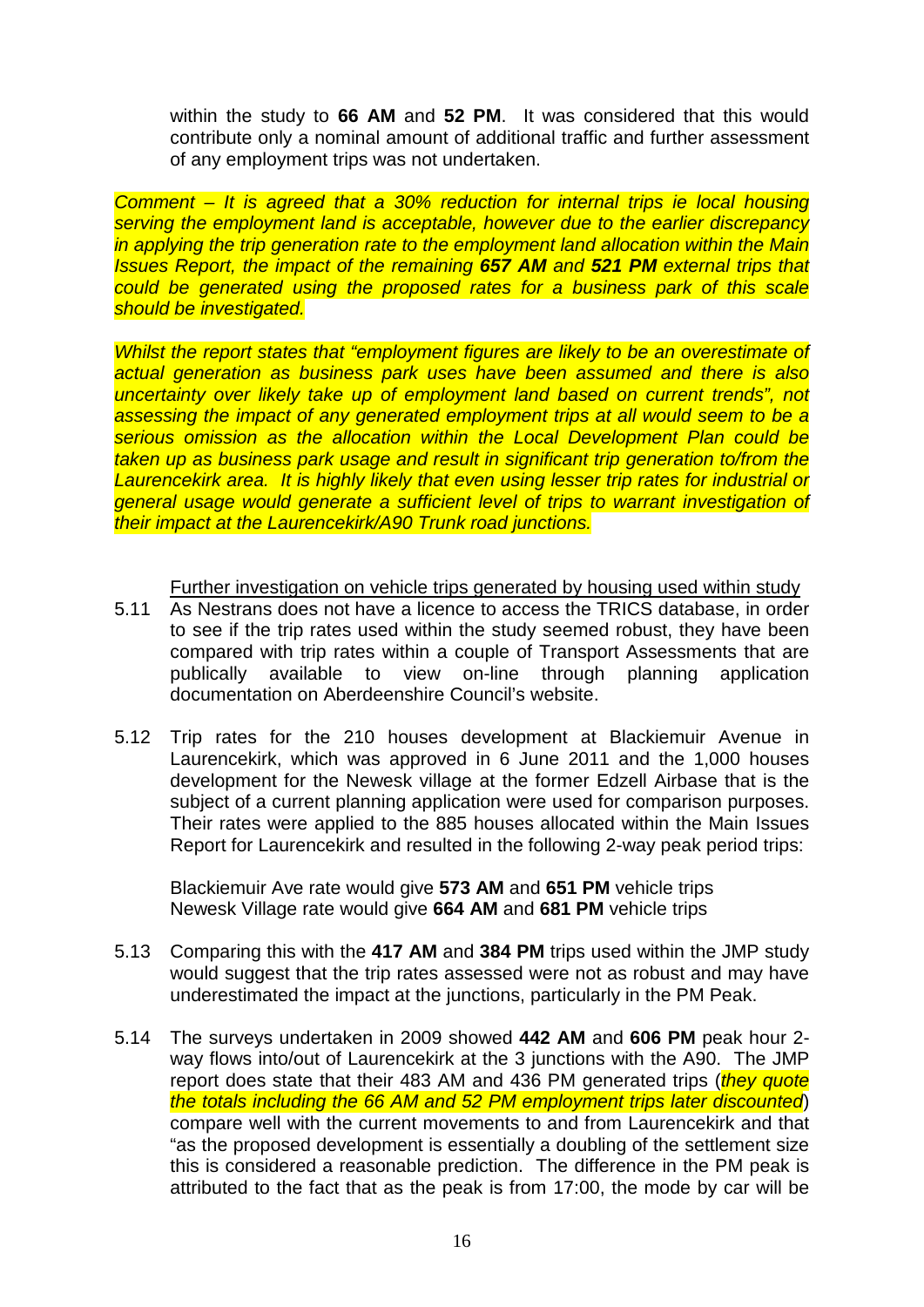an underestimate as most school pupils, who contribute to the walk share, will have travelled earlier. This is not however considered a significant issue"

*Comment – The level of housing generated trips assumed in the study seem low, particularly in the PM peak, when compared with those derived using trip rates from Transport Assessments in support of planning applications at Blackiemuir Avenue in*  **Laurencekirk and Newesk Village at Edzell Woods. Even comparison with the traffic** *flows observed in 2009, prior to any further development that would almost double the size of Laurencekirk would suggest that the impact of the potential housing generated trips may be underestimated. The difference is particularly noticeable in the PM peak where the development generated trips are on average around 40% (260 vehs) less than may be expected.*

Assessment Years

5.15 In line with the horizon for the then emerging Aberdeenshire Council Local Development Plan, a future year of 2023 was adopted for the purposes of traffic impact and access option assessment. The report states that traffic levels have been projected from the 2009 survey year to 2023 using NRTF Low Growth projections. Although this is quoted as being 15.2% in the text, the correct low growth rate between these years of 13.9% has been used in the appendices.

*Comment – The use of National Road Traffic Forecasts at a Low Growth rate is surprising given the growth rates that have been observed on the A90 at Laurencekirk in the past, which as noted from published Annual Average Daily Flows in section 4 of this review have been recorded as approaching high growth levels between 1999 to 2008. To help quantify the scale that this may have underestimated the performance of the junctions when being assessed in future years, the potential growth achieved by application of both rates was compared. The 13.9% low growth rates used between 2009 to 2023 resulted in only approximately 3,000 extra trips per day on the A90 Trunk Road mainline flows at this location in comparison with an increase of approximately 5,400 extra trips that may more realistically be experienced should the 24.9% high growth rates continue to be achieved throughout this period.*

# Development Options

- 5.16 The study considered the impact should the 885 houses be developed adjacent to the north, central or south junction and looked at the increased turning flows at each location under each scenario and considered the outcome of preliminary Picady analysis of junction performance and capacity.
- 5.17 Aberdeenshire Council's Local Development Plan has allocated the development to the north of Laurencekirk. This would make the north junction the busiest of the three Laurencekirk junctions with the A90 and preliminary analysis indicated that the current junction layout would be significantly over capacity in the AM Peak and above practical capacity for the right turn into the A937 in the PM peak

*Comment – The north junction is predicted to be over capacity in the AM peak and*  above practical capacity for the right turn in the PM peak. It should be noted that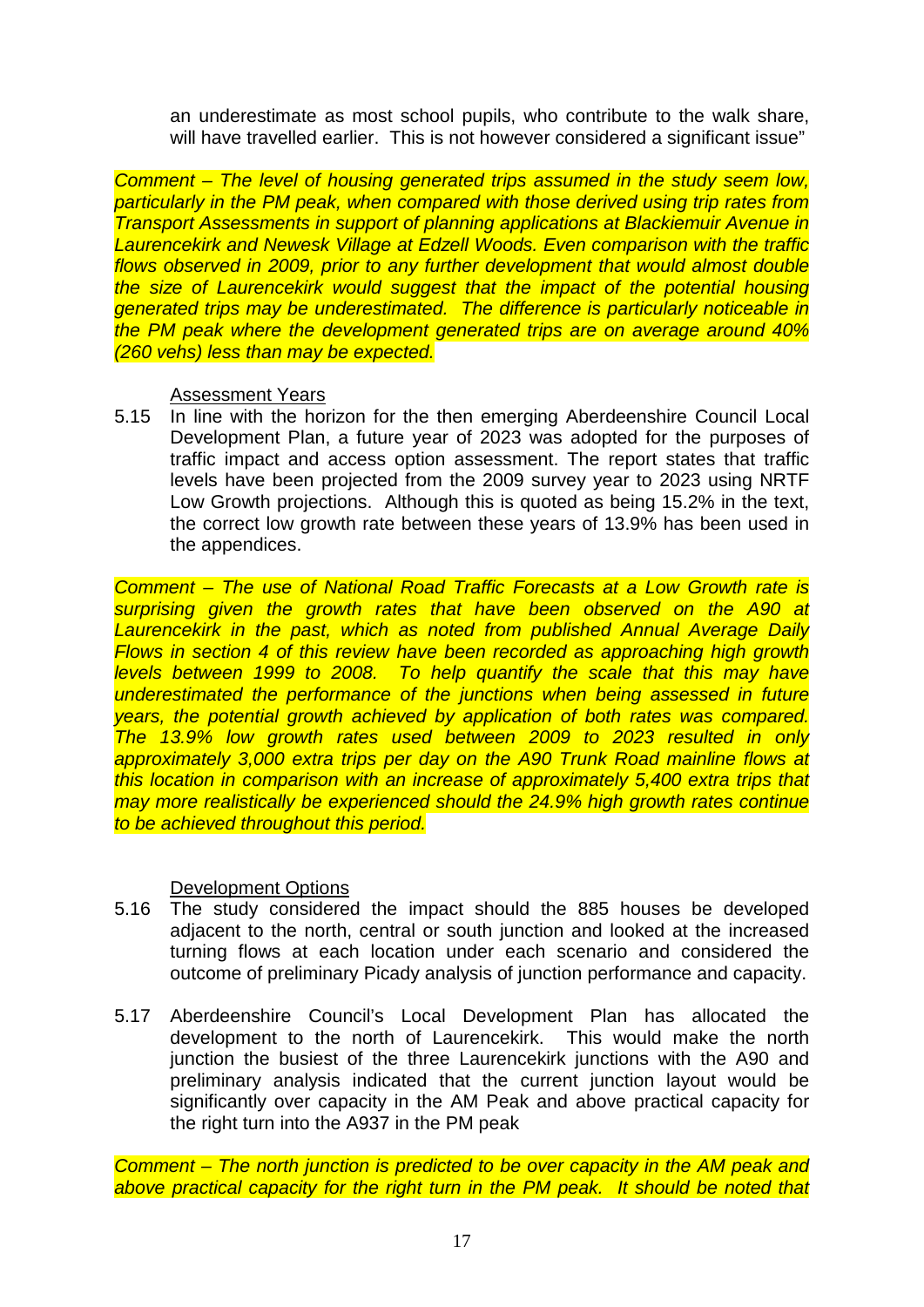*this assessment was undertaken without any employment land generated trips being included, with potentially low housing trip generation levels in the PM peak and with low growth forecasts used to the 2023 year of assessment. The analysis may therefore have significantly underestimated the level of impact*

5.18 The report considered various options at each of the 3 junctions should the development be located to the north of the settlement as follows:

# **OPTIONS AT NORTH JUNCTION:**

## **Do Nothing**

5.19 This was deemed unacceptable in terms of safety, capacity, environment and severance.

### **Northbound Merge Taper**

5.20 This option would provide adequate capacity for northbound flows. This will not address the right turn movements between Laurencekirk and the A90 southbound carriageway.

*Comment - It is noted that a new £300K merge lane was constructed at the northern junction of the A90/A937 at Laurencekirk in March 2012*

### **Northbound Merge Taper with Closed Central Reserve**

5.21 As the above option, but with the A90 gap closed, which would force all right turning movements to alternative junctions placing increased demand on these locations that will inevitably require an upgrade. This would also increase traffic through Laurencekirk town centre, resulting in detrimental impact on safety, capacity, environmental and severance issues along the High Street and increase journey distances to access the settlement. The farm to the east would require to maintain the ability to turn right.

#### **Partial Grade Separation**

5.22 North facing partial grade separation would deal with movements to and from the north and accommodate the farm access. All southbound traffic would require to route through Laurencekirk and traffic movements at the south junction would increase.

#### **Full Grade Separation**

5.23 It is considered that this would address all issues at the north junction.

#### **Close Junction**

5.24 This option could only be considered against upgrading of either the south or mid junction, but due to the existing constraints on the A937 within the town centre, the resultant significant additional flows are likely to be deemed unacceptable.

#### **OPTIONS AT MIDDLE JUNCTION:**

#### **Do Nothing**

5.25 It is undesirable to have any significant increase in traffic on the link to this junction from the town centre, so to discourage use it is suggested that traffic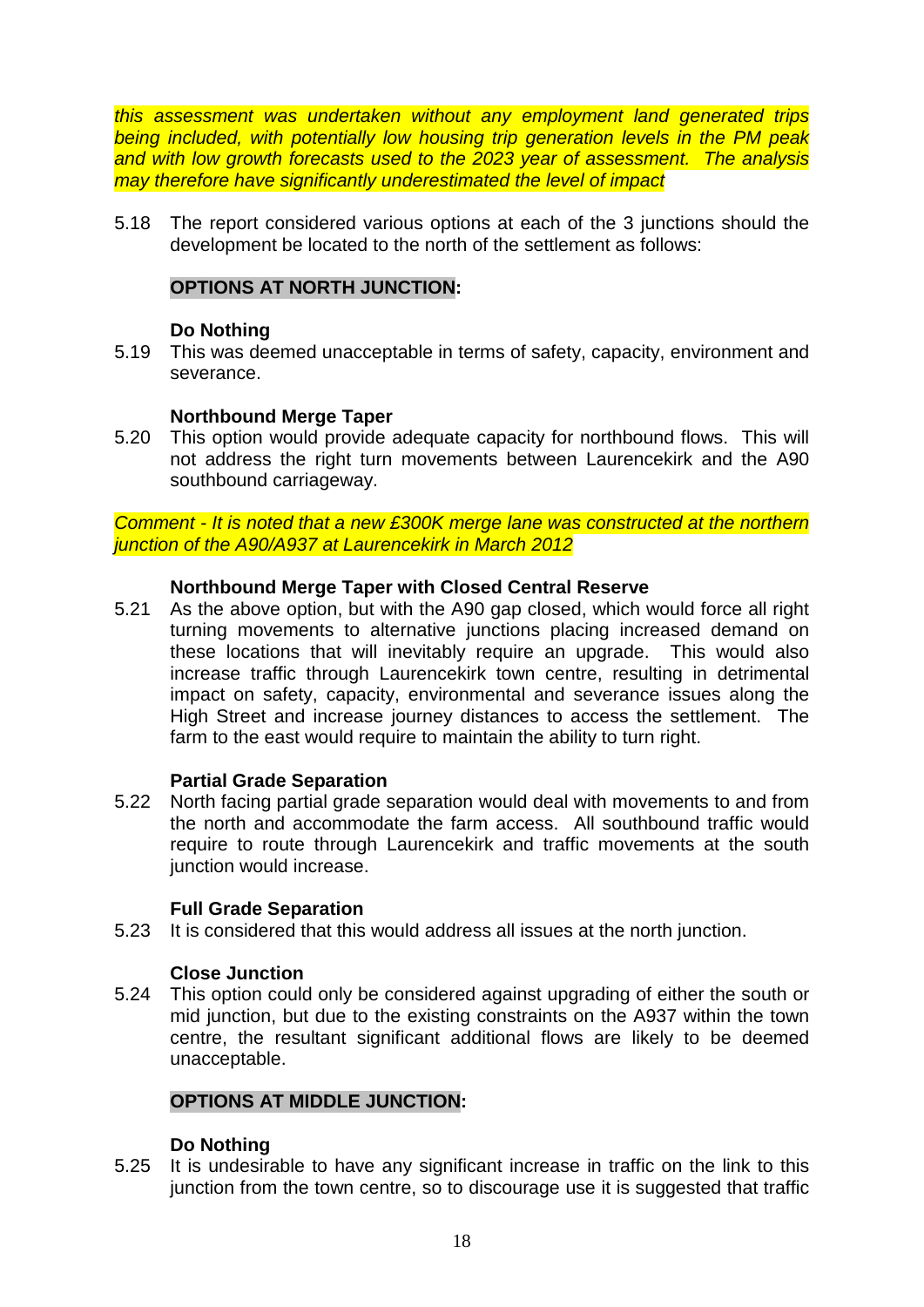calming would be required on residential links to the High Street to encourage routing of traffic to the south and north junctions.

# **Close Central Reserve Gaps**

5.26 Traffic would require to re-route to the north or south junctions.

## **Close Laurencekirk Arm but Maintain Central Reserve Crossing to B9120 East**

5.27 Reduces number of conflict points at this location, but also reduces the number of junctions serving Laurencekirk and would re-route existing traffic using this junction from Laurencekirk through the High Street.

### **Grade Separation**

5.28 The initial view is that it is impractical to grade separate at this location given the proximity to the cemetery and the residential development to the west and a gas pipeline to the east.

# **OPTIONS AT SOUTH JUNCTION:**

### **Do Nothing**

5.29 Given the safety record and remedial measures currently in place, Transport Scotland has expressed concerns regarding any material increase at this junction. Should any junctions configuration at the north not deal fully with new development traffic it is unlikely that any significant increase could be accommodated at-grade at the south junction.

# **Gap Closure**

5.30 It notes that the most significant turning movements at this junction are between the A937 East and the A90 North. This traffic would require to be re-routed, possibly by an overbridge link to Laurencekirk, but this grade separated crossing would not give direct access to the A90 and would introduce additional vehicles through Laurencekirk, so this option is discounted.

# **Full Grade Separation**

5.31 This would maintain access to the A90 from both the A937 east and west and address all current traffic issues at this location. It would have the capacity to accommodate all traffic from an expanded Laurencekirk should the other junctions be closed, but this would result in traffic routing through the village, which would have capacity, environmental, safety and severance implications within the settlement and so is not considered a viable solution to serve development at the north, without modifications to the north junction also being provided.

# Conclusions given within Report

5.32 Transport Scotland's preferred option, irrespective of the location of the development is stated as being the provision of grade separation at both the north and south junctions, with access to/from Laurencekirk removed at the A90/B9120 junction.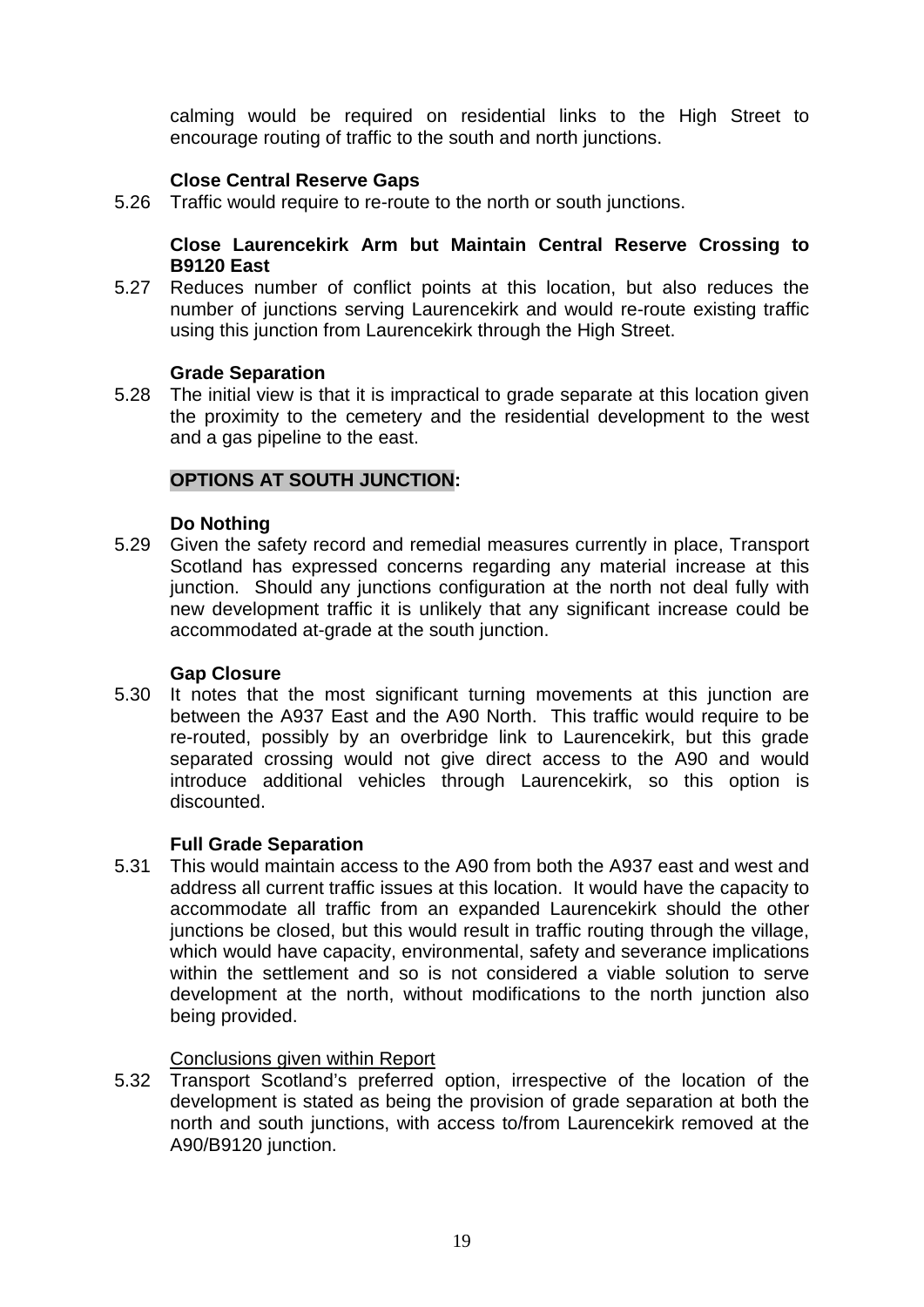5.33 Transport Scotland has indicated that it would however be prepared to consider a lower cost option of grade separation at the south A90/A937 junction with access to/from Laurencekirk removed at the A90/B9120 junction and provision of a northbound merge lane and closure of the central reserve at the north junction. It is noted however that this is likely to result in a significant increase in traffic through the town and this issue would require detailed consideration by Aberdeenshire Council if this option is progressed. It is also note that the cost may exceed the level of planning gain that could be expected or afforded, particularly if there are contributions required towards other supporting infrastructure (such as education facilities) in **Laurencekirk** 

*Comment - A new Mearns Academy is to be built in Laurencekirk. The existing building has capacity for 540 pupils, but current roll is 620. The new Academy is to open August 2014 with an opening capacity of 640 and flexibility to expand to*  accommodate 840 if the roll continues to climb. It is also noted that the 2001 *census showed only 384 students of all ages in Laurencekirk, of which 19 are preschool age, 163 primary, 138 secondary and 64 further education. This highlights the wider catchment area out with Laurencekirk that travel to the Mearns Academy.*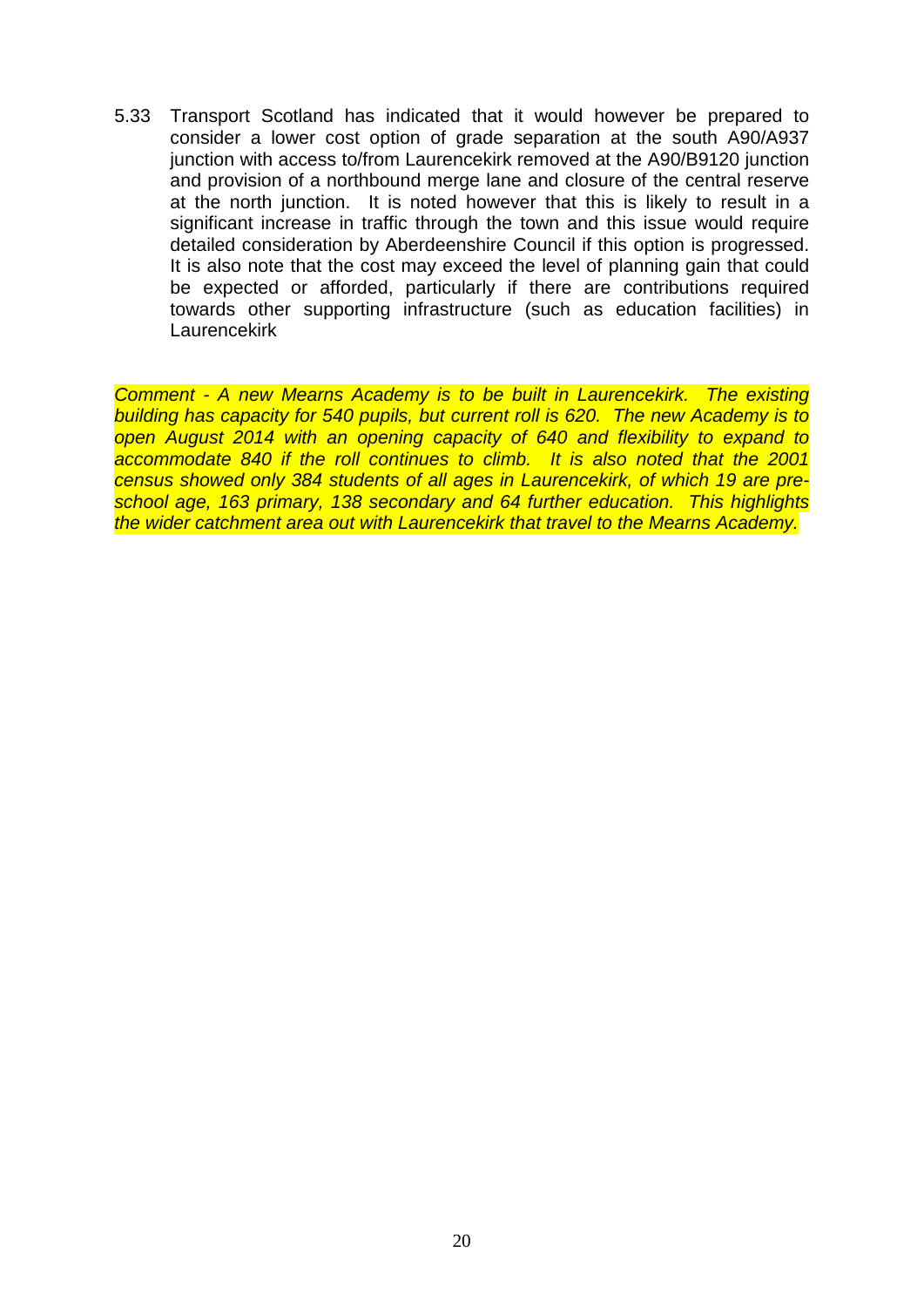# **6. Investigation into Potential Future Traffic Growth**

6.1 This summarises the work undertaken by Nestrans to try and quantify the potential additional trips in the area of the A90/Laurencekirk junctions should all of the housing and employment land allocations within the Aberdeenshire Council Local Development Plan for the Kincardine and Mearns area be developed in future. Consideration is also given to the scale of development that could potentially occur within North Angus that might also have an impact on the A90/A937 junctions.

## Allocations within the Aberdeenshire Council Local Development Plan

6.2 Aberdeenshire Council adopted the Aberdeenshire Local Development Plan on 1 June 2012. The following table summarises the housing and employment land allocations within the Kincardine and Mearns area along with those carried forward from the previous Local Plan. It is noted that the allocation for 220 houses within Laurencekirk carried forward from the previous plan will almost entirely be met by the development at Blackiemuir Avenue, but this allocation is included within the trip generation calculations as planning permission was only granted in June 2011 and the trips generated by this development will therefore comprise part of the estimated growth when compared with the traffic flows surveyed in May 2009.

|                           |                  | Housing Land (no of houses) |             |                | Employment Land (Ha)              |
|---------------------------|------------------|-----------------------------|-------------|----------------|-----------------------------------|
| Settlement                | c/f from<br>prev | 2007 - 2016                 | 2017 - 2023 | 2007-2023      | Strategic<br>Reserve<br>2024-2030 |
| <b>Woodland of Durris</b> | 20               |                             |             |                |                                   |
| Portlethen                |                  |                             |             | 22             |                                   |
| Marywell                  | 120              |                             |             |                |                                   |
| <b>Elsick</b>             |                  | 1845                        | 2200        | 11.5           | 5.5                               |
| Newtonhill                | 35               | 50                          | 20          | 11.5           | 5.5                               |
| Auchenblae                | 10               | 40                          | 40          | 1              |                                   |
| <b>Drumlithie</b>         |                  | 15                          | 15          | 0.5            |                                   |
| Roadside of Kinneff       |                  | 15                          | 15          |                |                                   |
| Fourdoun                  |                  | 15                          |             |                |                                   |
| Laurencekirk              | 220              | 485                         | 400         | 11             | 16                                |
| Gourdon                   |                  | 25                          | 10          | 3              |                                   |
| Johnshaven                | 67               |                             |             |                |                                   |
| Inverbervie               |                  | 130                         | 100         |                |                                   |
| St Cyrus/Lochside         | 15               | 65                          | 60          | $\overline{2}$ |                                   |
| Edzell Woods              |                  | 150                         | 150         | 100            |                                   |
| Luthermuir                | 25               | 25                          | 25          | 0.5            |                                   |
| Marykirk                  | 19               | 15                          | 15          | 0.5            |                                   |
| Fettercairn               |                  | 15                          | 15          |                |                                   |
| Stonehaven                |                  | 240                         | 150         | 8              |                                   |
|                           |                  |                             |             |                | Table 1                           |

6.3 It is noted that a planning application has been submitted to Aberdeenshire Council for Newesk Village, a mixed use housing and employment development that in addition to the above allocations for Edzell Woods of 300 houses to 2023 and 100 hectares employment land also has a further 700 houses from 2024 to 2030. This application is still to be determined, but the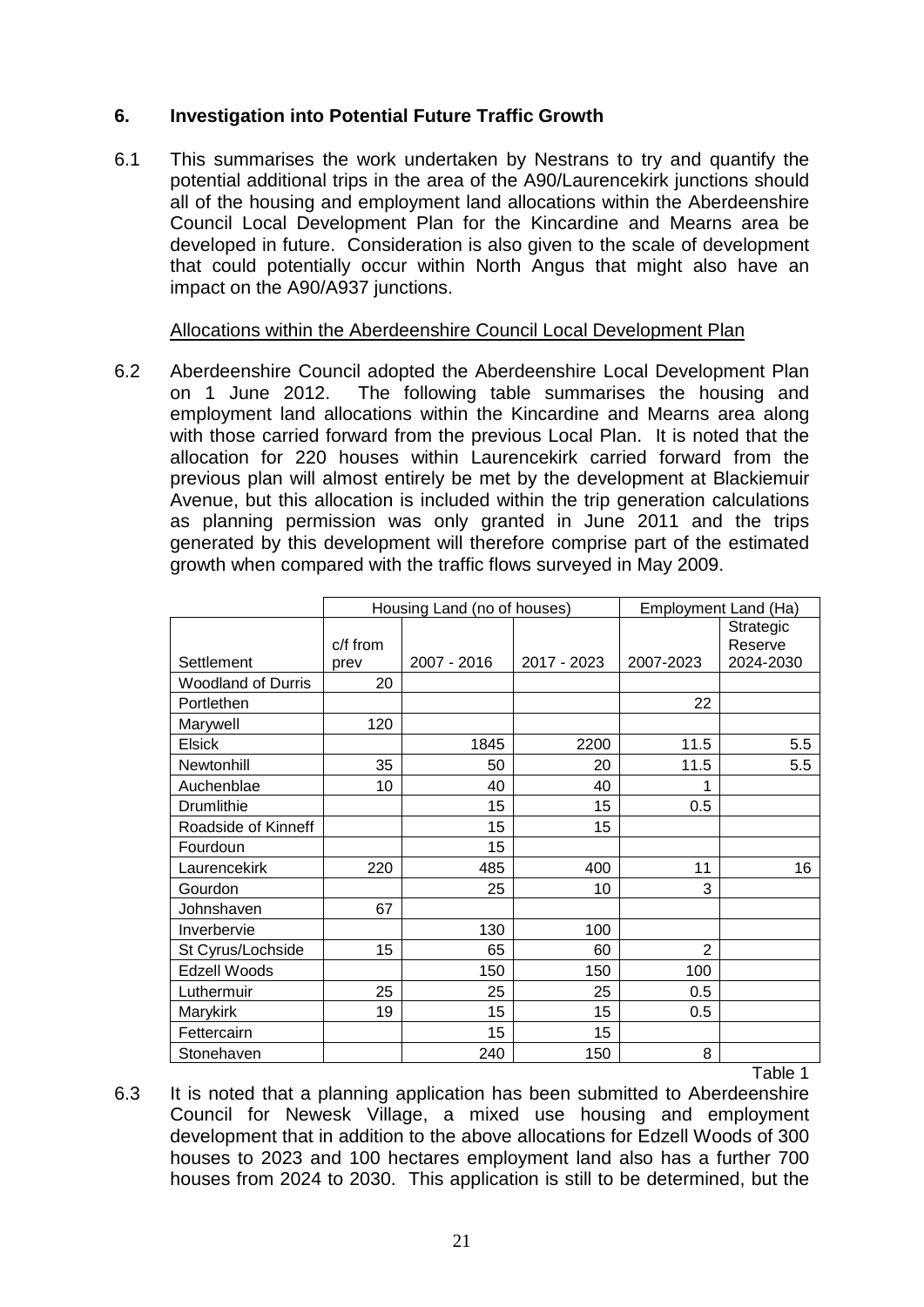additional impact should the further 700 houses be granted is separately considered hereafter.

## Trip Generation Rates

6.4 In order to estimate the number of trips that may be generated by the development allocations, the trip generation rates used within the JMP study of March 2010, as reviewed in section 5, were considered alongside trip rates from Transport Assessments (TA) in support of planning applications at Blackiemuir Avenue in Laurencekirk and Newesk Village at Edzell Woods.

### **Housing Trip Rates**

6.5 The vehicle trip rate for housing within the JMP study was considered to be low in comparison with the rates from the other TAs, given that it assumes only a 44% mode share for car drivers and this gave significantly less trips than the existing flows in the PM peak within Laurencekirk despite the scale of development almost doubling the size of the existing settlement. It was therefore considered reasonable to apply the higher mode share for drivers from the 2001 Census for the working population (ie excluding students) that are more likely to be travelling in the peak periods and as has been taken in the Newesk Village TA at levels applicable to the ward in which this application is located. A maximum 5% reduction from 61% down to 56% drivers for mode shift to rail has however again been allowed for and the resultant trip rate when applying this mode share to the people generated trip rates within the JMP study has been used for all developments of 250 houses or more. The slightly higher trip rates from the Blackiemuire Ave TA, which was for 210 houses were considered to be more appropriate for smaller developments and have been applied to all development allocations that are smaller in size than 250 houses. Full comparison of the various trip rates can be seen in Table 2 below with the rates used within this study highlighted.

|                                        | AM    |       | <b>PM</b> |       |                          |
|----------------------------------------|-------|-------|-----------|-------|--------------------------|
| <b>Housing Trip Generation Rates</b>   | ΙN    | OUT   | ΙN        | OUT   |                          |
| <b>JMP Study</b>                       |       |       |           |       |                          |
| People trip rates (from TRICS)         | 0.207 | 1.01  | 0.692     | 0.43  |                          |
| Vehicle trips (44% driver mode share)  | 0.091 | 0.444 | 0.304     | 0.189 |                          |
| Vehicle trips (56% driver mode share)  | 0.116 | 0.566 | 0.388     | 0.241 | (Use for dev >250 ho)    |
|                                        |       |       |           |       |                          |
| <b>Blackiemuir Ave TA</b>              | 0.165 | 0.483 | 0.467     | 0.269 | (Use for dev $<$ 250 ho) |
|                                        |       |       |           |       |                          |
| Newesk Village TA                      |       |       |           |       |                          |
| Vehicle trips from TRICS               | 0.16  | 0.59  | 0.53      | 0.24  |                          |
| Vehicle trips (People rates from TRICS |       |       |           |       |                          |
| with 72% driver mode share)            | 0.18  | 0.569 | 0.463     | 0.328 |                          |
|                                        |       |       |           |       | Table 2                  |

# **Employment Land Trip Rates**

6.6 In accordance with the methodology of the JMP study, it has been assumed that all employment land will be of business park use with a 30% usable Gross Floor Area. Table 3 below also compares the employment rates within the JMP study and the Newesk Village TA. The trip generation rates for the business park given within the JMP study have been used to estimate the trip generation of all allocations within the Local Development Plan.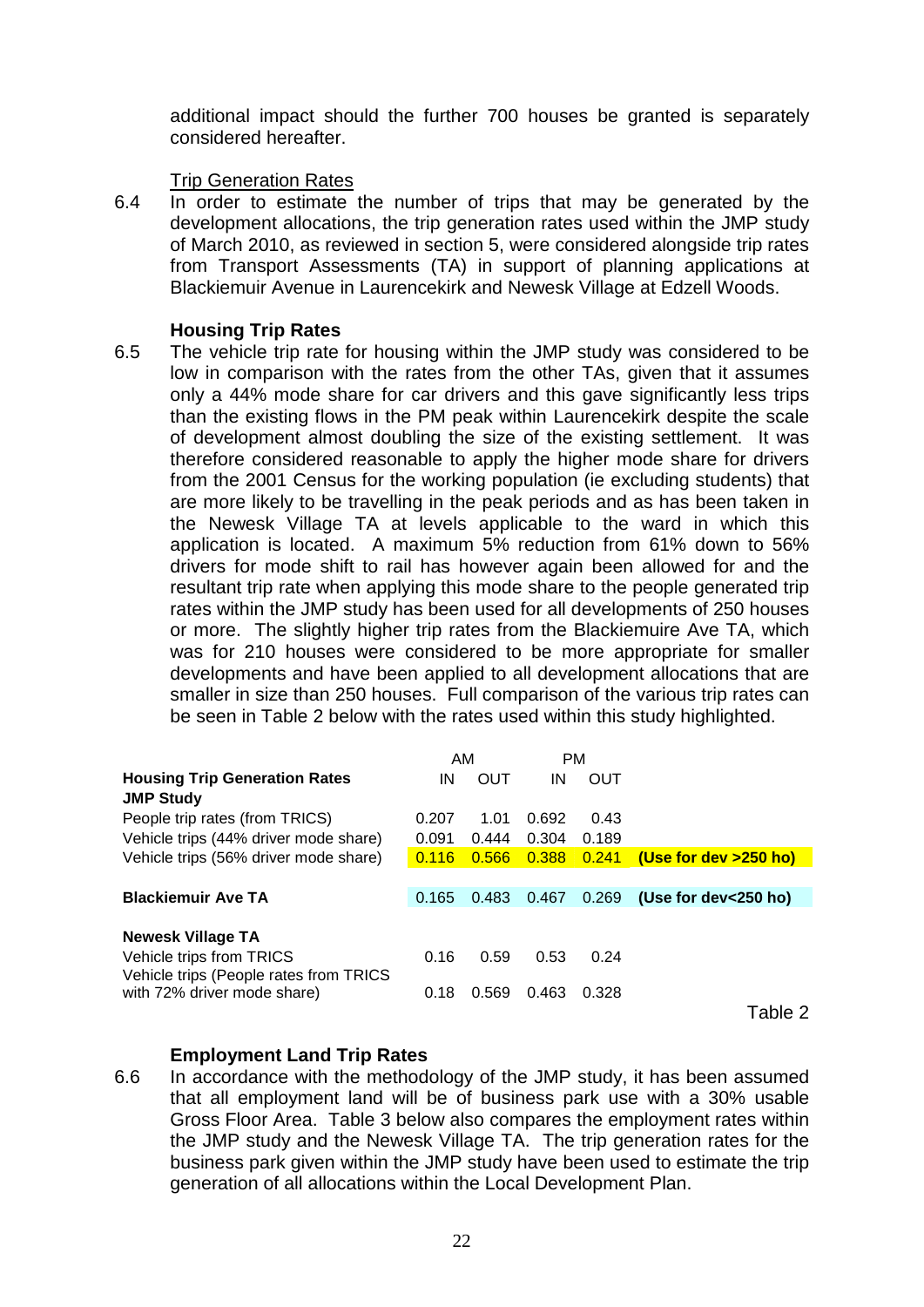|                                                                                          | AM    |            | <b>PM</b>   |       |                         |
|------------------------------------------------------------------------------------------|-------|------------|-------------|-------|-------------------------|
| <b>Employment Trip Generation Rates</b><br><b>JMP Study</b>                              | IN    | <b>OUT</b> | IN          | OUT   |                         |
|                                                                                          |       |            |             |       | (use for all employment |
| business park/100 $m2$ (57% mode)                                                        | 1.328 | 0.239      | 0.163 1.077 |       | allocations)            |
|                                                                                          |       |            |             |       |                         |
| <b>Newesk Village TA</b> – (people trips from TRICS with 72% driver mode share)          |       |            |             |       |                         |
| business park                                                                            | 1.458 | 0.191      | 0.263       | 1.225 |                         |
| general industry                                                                         | 0.407 | 0.201      | 0.231       | 0.384 |                         |
| The Newesk Village TA also gives the following TRICS rates for vehicles per 100 sq m GFA |       |            |             |       |                         |
| business park                                                                            | 1.64  | 0.25       | 0.24        | 1.23  |                         |
| general industry                                                                         | 0.65  | 0.24       | 0.24        | 0.65  |                         |
| storage and distribution                                                                 | 0.298 | 0.443      | 0.583       | 0.391 |                         |

Table 3

The resultant potential number of trips that could be generated by the housing and employment allocations within the Aberdeenshire Council Local Development Plan are as shown below in tables 4 and 5 respectively:

|                           |                | Housing 2007-2016 |                |     |                |                | Housing 2017-2023 |                |
|---------------------------|----------------|-------------------|----------------|-----|----------------|----------------|-------------------|----------------|
|                           | AM             | AM                | <b>PM</b>      | PM  | AM             | AM.            | <b>PM</b>         | РM             |
| Settlement                | In             | Out               | In             | Out | In             | Out            | In                | Out            |
| <b>Woodland of Durris</b> | 3              | 10                | 9              | 5   |                |                |                   |                |
| Marywell                  | 20             | 58                | 56             | 32  |                |                |                   |                |
| <b>Elsick</b>             | 214            | 1044              | 716            | 445 | 255            | 1245           | 854               | 530            |
| Newtonhill                | 14             | 41                | 40             | 23  | 3              | 10             | 9                 | 5              |
| Auchenblae                | 8              | 24                | 23             | 13  | 7              | 19             | 19                | 11             |
| Drumlithie                | $\overline{2}$ | $\overline{7}$    | $\overline{7}$ | 4   | $\overline{2}$ | 7              | 7                 | $\overline{4}$ |
| Roadside of Kinneff       | $\overline{2}$ | $\overline{7}$    | $\overline{7}$ | 4   | $\overline{2}$ | $\overline{7}$ | 7                 | 4              |
| Fourdoun                  | $\overline{2}$ | 7                 | 7              | 4   |                |                |                   |                |
| Laurencekirk              | 82             | 399               | 274            | 170 | 46             | 226            | 155               | 96             |
| Gourdon                   | 4              | 12                | 12             | 7   | $\overline{2}$ | 5              | 5                 | 3              |
| Johnshaven                | 11             | 32                | 31             | 18  |                |                |                   |                |
| Inverbervie               | 21             | 63                | 61             | 35  | 17             | 48             | 47                | 27             |
| St Cyrus/Lochside         | 13             | 39                | 37             | 22  | 10             | 29             | 28                | 16             |
| Edzell Woods*             | 25             | 72                | 70             | 40  | 25             | 72             | 70                | 40             |
| Luthermuir                | 8              | 24                | 23             | 13  | 4              | 12             | 12                | $\overline{7}$ |
| Marykirk                  | 6              | 16                | 16             | 9   | $\overline{2}$ | 7              | 7                 | 4              |
| Fettercairn               | $\overline{2}$ | 7                 | 7              | 4   | $\overline{2}$ | $\overline{7}$ | 7                 | 4              |
| Stonehaven                | 40             | 116               | 112            | 65  | 25             | 72             | 70                | 40             |

Table 4

\* Note that should the application for a further 700 houses from 2024 to 2030 that is beyond the period of the Local Development Plan, but is the subject of a current planning application, be granted this could generate the following further trips:

|                |        |         | Housing 2024 - 2030 |        |
|----------------|--------|---------|---------------------|--------|
| <b>Housing</b> | AM Inl | AM Outl | PM In               | PM Out |
| Edzell Woods   | 116    | 338     | 327                 | 188    |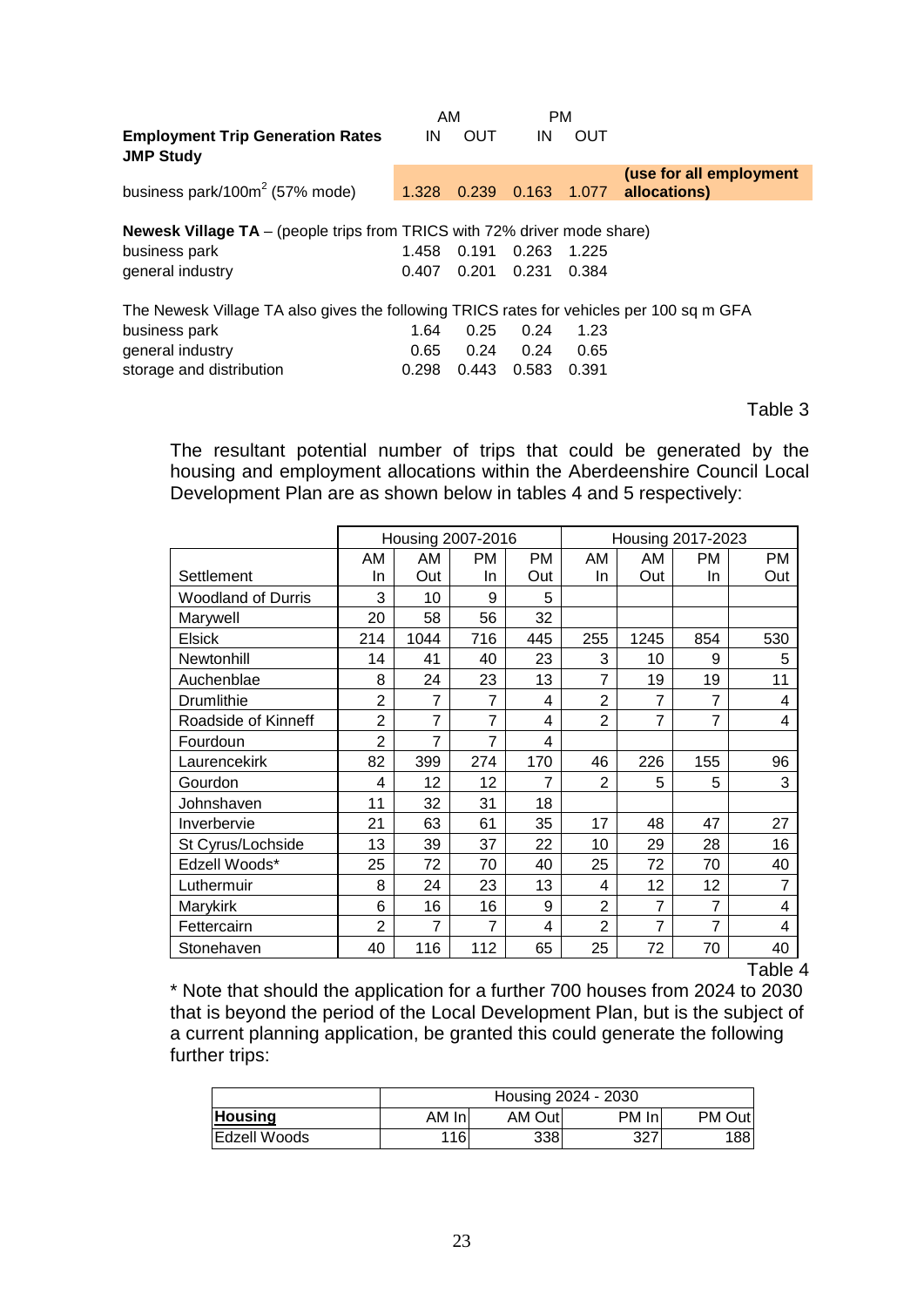|                   |      | <b>Strategic Reserve Employment</b><br>2024-2030<br>Employment 2007-2023 |                |      |     |     |           |     |
|-------------------|------|--------------------------------------------------------------------------|----------------|------|-----|-----|-----------|-----|
|                   | AM   | AM                                                                       | <b>PM</b>      | PM.  | AM  | AM  | <b>PM</b> | PM  |
| Settlement        | In   | Out                                                                      | In             | Out  | In. | Out | In.       | Out |
| Portlethen        | 876  | 158                                                                      | 108            | 711  |     |     |           |     |
| Elsick            | 458  | 82                                                                       | 56             | 372  | 219 | 39  | 27        | 178 |
| Newtonhill        | 458  | 82                                                                       | 56             | 372  | 219 | 39  | 27        | 178 |
| Auchenblae        | 40   | 7                                                                        | 5              | 32   |     |     |           |     |
| Drumlithie        | 20   | 4                                                                        | 2              | 16   |     |     |           |     |
| Laurencekirk      | 438  | 79                                                                       | 54             | 356  | 637 | 115 | 78        | 517 |
| Gourdon           | 119  | 21                                                                       | 15             | 97   |     |     |           |     |
| St Cyrus/Lochside | 80   | 14                                                                       | 10             | 65   |     |     |           |     |
| Edzell Woods      | 1073 | 1238                                                                     | 1592           | 1302 |     |     |           |     |
| Luthermuir        | 20   | 4                                                                        | 2              | 16   |     |     |           |     |
| Marykirk          | 20   | 4                                                                        | $\overline{2}$ | 16   |     |     |           |     |
| Stonehaven        | 319  | 57                                                                       | 39             | 259  |     |     |           |     |

Table 5

### Trip Distribution

6.7 For the purposes of estimating the distribution of the trips generated by the housing and employment allocations within the Local Development Plan reference has been made to the 2001 Census data ward based travel to work origin and destination information for car drivers as travel to work data from the 2011 Census is not going to be available until at least late 2013. This has been used to work out a trip distribution from each site for housing or to each site for employment and determine whether trips are likely to travel to/from, or pass through the Laurencekirk study area. The census data also contains the level of internal trips that have been recorded within each ward and so the remaining origin and destination proportions between wards that have been used should give a fair reflection of the external trip proportions only*.* Full details on the ward data taken to represent each allocation and the resultant percentage of trips through the study area are given in Appendix 1

# Estimated additional trips within study area from LDP allocations

6.8 Appendix 2 contains the results from applying the trip distributions mentioned in 6.7 above and detailed in Appendix 1 to the potential number of trips generated by the housing and employment allocations within the LDP as shown in tables 4 and 5 above. The additional trips were not assigned specifically to the 3 separate A90 Laurencekirk junctions, rather a total turning onto or off the A90 from the Laurencekirk area to the north west or A937/B9120 areas to the south east have been given. The resultant trips within the Laurencekirk area are however calculated under the separate allocations for future year housing and employment and their respective time period categories. The total additional trips for the housing and employment allocations in Laurencekirk were also identified separately from the other allocations within Kincardine and Mearns as well as a final cumulative trip generation being given. The final estimated trip generation totals within the study area under each of these categories are summarised in tables 6 to 8 below: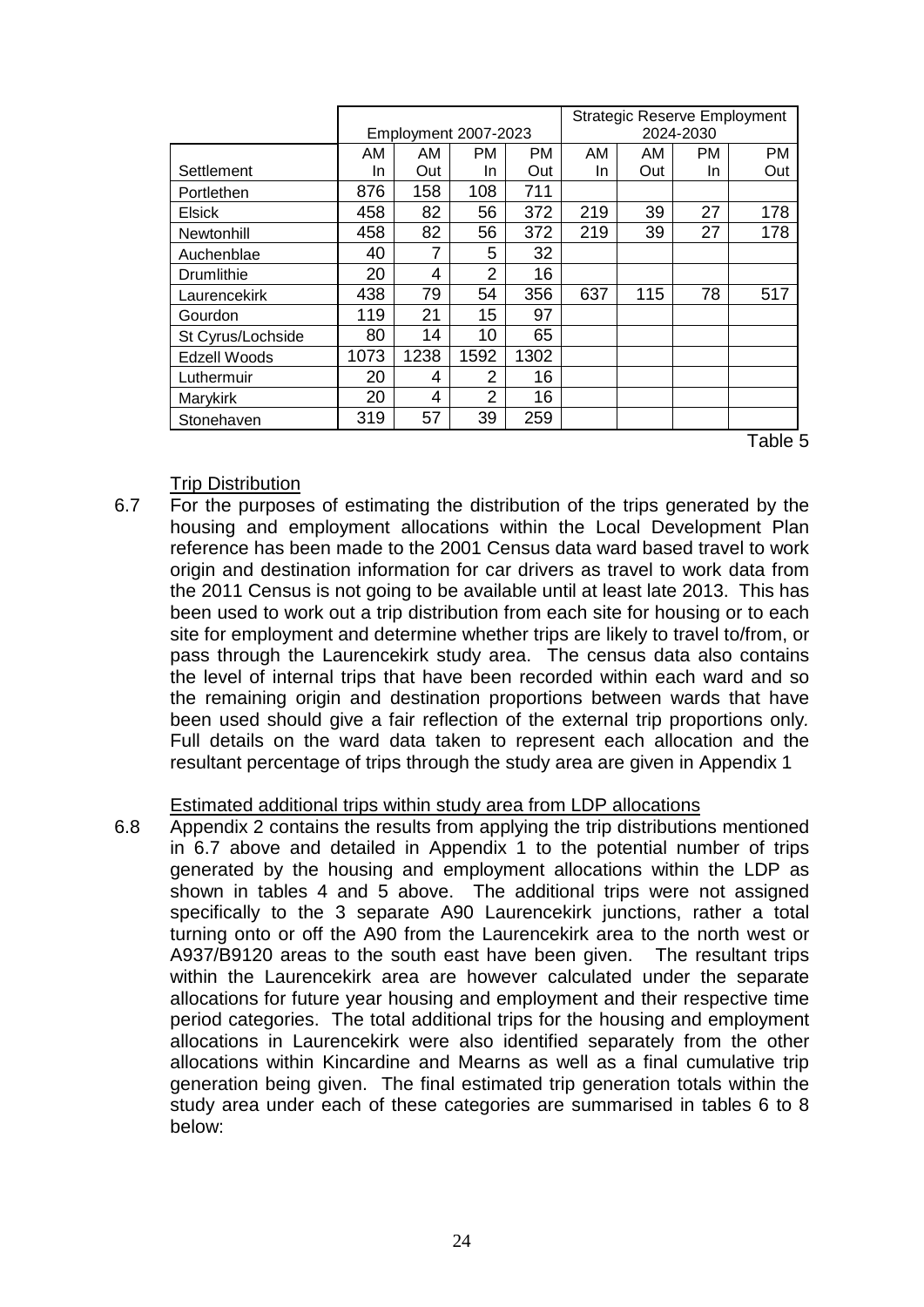|                          |                              | AM peak 0700-0800          |                       |       | PM peak 1700-1800            |                            |                       |       |
|--------------------------|------------------------------|----------------------------|-----------------------|-------|------------------------------|----------------------------|-----------------------|-------|
|                          | Straigh<br>t ahead<br>on A90 | Turning<br>onto/off<br>A90 | Ahead<br>Cross<br>A90 | Total | Straigh<br>t ahead<br>on A90 | Turning<br>onto/off<br>A90 | Ahead<br>Cross<br>A90 | Total |
| 2007-2016 Housing        | 72                           | 66                         | 6                     | 144   | 79                           | 72                         | 6                     | 157   |
| 2017-2023 Housing        | 66                           | 50                         | 4                     | 119   | 70                           | 54                         | 4                     | 128   |
| subtotal                 | 138                          | 116                        | 9                     | 263   | 149                          | 126                        | 11                    | 285   |
|                          |                              |                            |                       |       |                              |                            |                       |       |
| Employment               | 241                          | 393                        | 6                     | 639   | 270                          | 456                        | 6                     | 732   |
| subtotal to 2023         | 379                          | 509                        | 15                    | 903   | 419                          | 582                        | 16                    | 1017  |
|                          |                              |                            |                       |       |                              |                            |                       |       |
| <b>Strategic Reserve</b> |                              |                            |                       |       |                              |                            |                       |       |
| Employmnt to 2030        | 18                           | 22                         | 0                     | 41    | 18                           | 22                         | 0                     | 41    |
| <b>TOTAL</b>             | 397                          | 531                        | 15                    | 943   | 437                          | 604                        | 16                    | 1057  |

# Trips generated by LDP Allocations - excluding Laurencekirk:

Table 6

# Trips generated by Laurencekirk allocation within LDP

|                          |                              | AM peak 0700-0800          |                       |       |                              | PM peak 1700-1800          |                       |       |
|--------------------------|------------------------------|----------------------------|-----------------------|-------|------------------------------|----------------------------|-----------------------|-------|
|                          | Straigh<br>t ahead<br>on A90 | Turning<br>onto/off<br>A90 | Ahead<br>Cross<br>A90 | Total | Straigh<br>t ahead<br>on A90 | Turning<br>onto/off<br>A90 | Ahead<br>Cross<br>A90 | Total |
| 2007-2016 Housing        |                              | 336                        | 8                     | 344   |                              | 311                        | 7                     | 319   |
| 2017-2023 Housing        |                              | 194                        | 5                     | 198   |                              | 180                        | 4                     | 184   |
| subtotal                 | $\Omega$                     | 530                        | 12                    | 542   | $\Omega$                     | 491                        | 11                    | 503   |
|                          |                              |                            |                       |       |                              |                            |                       |       |
| Employment               |                              | 151                        | 13                    | 164   |                              | 151                        | 13                    | 164   |
| subtotal to 2023         | $\Omega$                     | 681                        | 25                    | 706   | $\Omega$                     | 642                        | 24                    | 667   |
|                          |                              |                            |                       |       |                              |                            |                       |       |
| <b>Strategic Reserve</b> |                              |                            |                       |       |                              |                            |                       |       |
| Employmnt to 2030        |                              | 220                        | 19                    | 239   |                              | 220                        | 19                    | 239   |
| <b>TOTAL</b>             | 0                            | 901                        | 44                    | 945   | 0                            | 862                        | 43                    | 906   |

Table 7

# Overall trips generated by all allocations within LDP for Kincardine & Mearns

|                          |                              | AM peak 0700-0800          |                       |       |                              |                            | PM peak 1700-1800     |       |  |
|--------------------------|------------------------------|----------------------------|-----------------------|-------|------------------------------|----------------------------|-----------------------|-------|--|
|                          | Straigh<br>t ahead<br>on A90 | Turnina<br>onto/off<br>A90 | Ahead<br>Cross<br>A90 | Total | Straigh<br>t ahead<br>on A90 | Turnina<br>onto/off<br>A90 | Ahead<br>Cross<br>A90 | Total |  |
| 2007-2016 Housing        | 72                           | 402                        | 13                    | 488   | 79                           | 383                        | 14                    | 475   |  |
| 2017-2023 Housing        | 66                           | 244                        | 8                     | 317   | 70                           | 234                        | 8                     | 312   |  |
| subtotal                 | 138                          | 645                        | 22                    | 805   | 149                          | 617                        | 22                    | 787   |  |
|                          |                              |                            |                       |       |                              |                            |                       |       |  |
| Employment               | 241                          | 544                        | 19                    | 804   | 270                          | 607                        | 19                    | 896   |  |
| subtotal to 2023         | 379                          | 1189                       | 40                    | 1609  | 419                          | 1224                       | 41                    | 1683  |  |
|                          |                              |                            |                       |       |                              |                            |                       |       |  |
| <b>Strategic Reserve</b> |                              |                            |                       |       |                              |                            |                       |       |  |
| Employmnt to 2030        | 18                           | 242                        | 19                    | 279   | 18                           | 242                        | 19                    | 279   |  |
| <b>TOTAL</b>             | 397                          | 1432                       | 59                    | 1888  | 437                          | 1467                       | 59                    | 1963  |  |

Note Newesk application being considered and could add the following further trips:

| $\sim$<br>-0<br>235<br>-3030<br>46<br>C <sub>1</sub><br>ററ<br>ב⊿פ∩י<br>Edzell<br>ا ب<br>ັບບ<br>ັ້<br>$\sim$ 1 | 700L<br>$\sim$<br>ph<br>houses at<br>'UU |  |  |  |  |
|---------------------------------------------------------------------------------------------------------------|------------------------------------------|--|--|--|--|
|                                                                                                               |                                          |  |  |  |  |

Table 8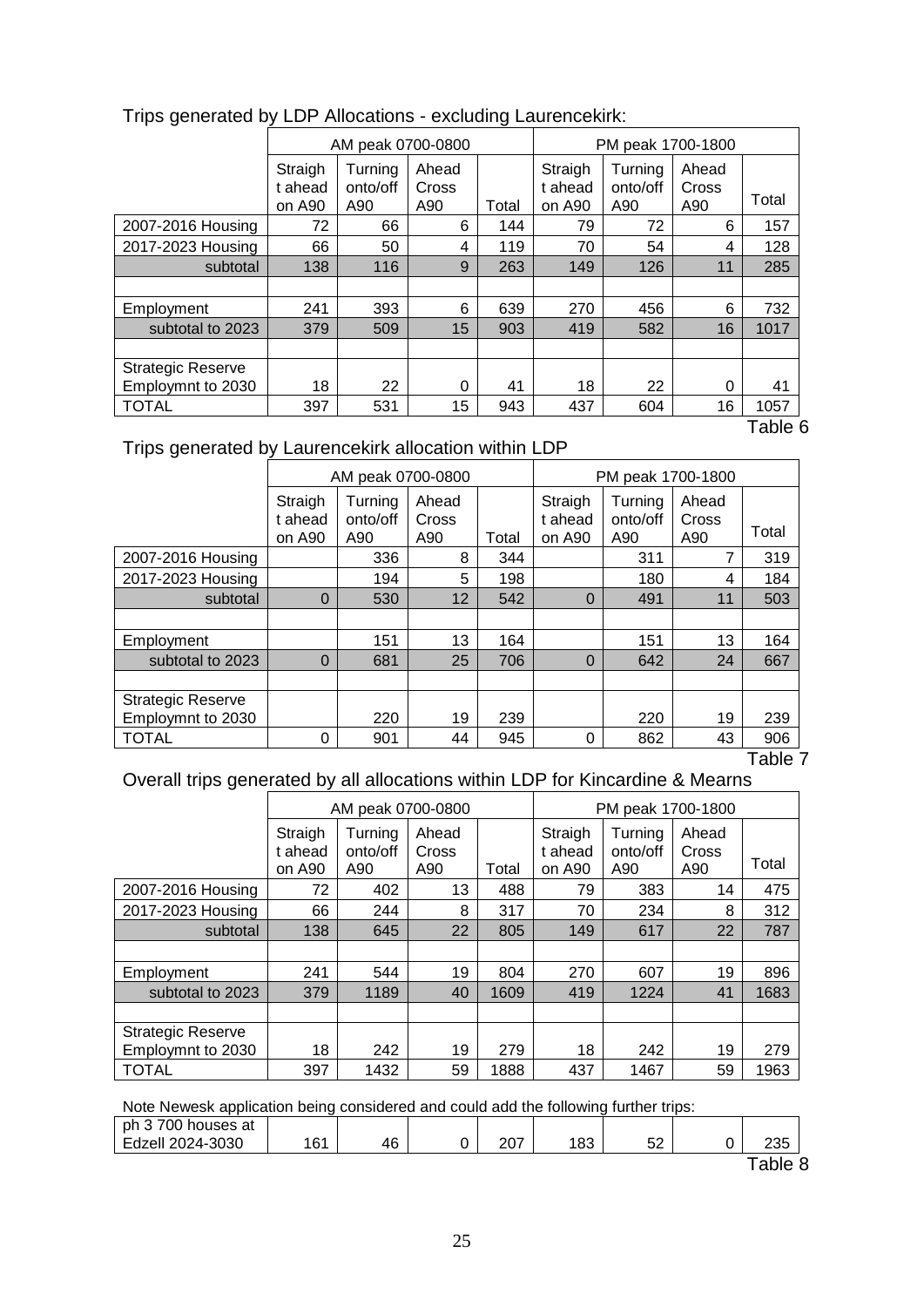6.9 Tables  $6 - 8$  predict significant growth within the area of the Laurencekirk junctions and the A90 Trunk Road, with up to around 1,600 extra vehicles per hour in both the AM and PM peaks by 2023 should the full development allocations for the Kincardine & Mearns area within Aberdeenshire Council's Local Development Plan be achieved.

### Level of predicted growth

- 6.10 In order to quantify the scale of this potential growth, the percentage increase since the 2009 traffic surveys has been calculated and then compared with the level of annual growth that would be predicted using National Road Traffic Forecasts.
- 6.11 In the surveys undertaken in May 2009 the recorded 2–way flows on the A90 Trunk Road to the north of the north A937/A90 Laurencekirk junction and to the south of the south A937/A90 Laurencekirk junction in the AM and PM peak hours were:

|                         | May 2009 2-way flows |           |  |  |
|-------------------------|----------------------|-----------|--|--|
|                         | 0700-0800            | 1700-1800 |  |  |
| North of north junction | 2092                 | 1916      |  |  |
| South of south junction | 1747                 | 1507      |  |  |

6.12 The generated trips calculated in Appendix 2 were used to calculate the increase in 2-way flows in the peak hours on the A90 north of the north junction and south of the south junction under the separate allocations for housing and employment and their respective time period categories. The total additional trips for the housing and employment allocations in Laurencekirk were again also identified separately from the other allocations within Kincardine and Mearns and then a final cumulative trip generation is given. The final estimated growth on the Trunk Road both north and south of Laurencekirk under each of these categories between 2009 to 2023 are summarised in tables 9 to 11 below, with Table 12 showing the growth that would otherwise have been predicted using National Road Traffic Forecasts:

| <b>Housing 2007-2023</b> |
|--------------------------|
|                          |

|                         | AC LDP excluding |               | AC LDP allocation for |               | <b>Total K&amp;M LDP</b> |               |
|-------------------------|------------------|---------------|-----------------------|---------------|--------------------------|---------------|
|                         |                  | Laurencekirk  |                       | Laurencekirk  |                          |               |
|                         | 0700-<br>0800    | 1700-<br>1800 | 0700-<br>0800         | 1700-<br>1800 | 0700-<br>0800            | 1700-<br>1800 |
| North of north junction | 209              | 234           | 407                   | 378           | 617                      | 612           |
| % increase from 2009    | 10.0             | 12.2          | 19.5                  | 19.7          | 29.5                     | 31.9          |
|                         |                  |               |                       |               |                          |               |
| South of south junction | 163              | 176           | 122                   | 113           | 285                      | 290           |
| % increase from 2009    | 9.3              | 11.7          | 7.0                   | 7.5           | 16.3                     | 19.2          |
|                         |                  |               |                       |               |                          | Table 9       |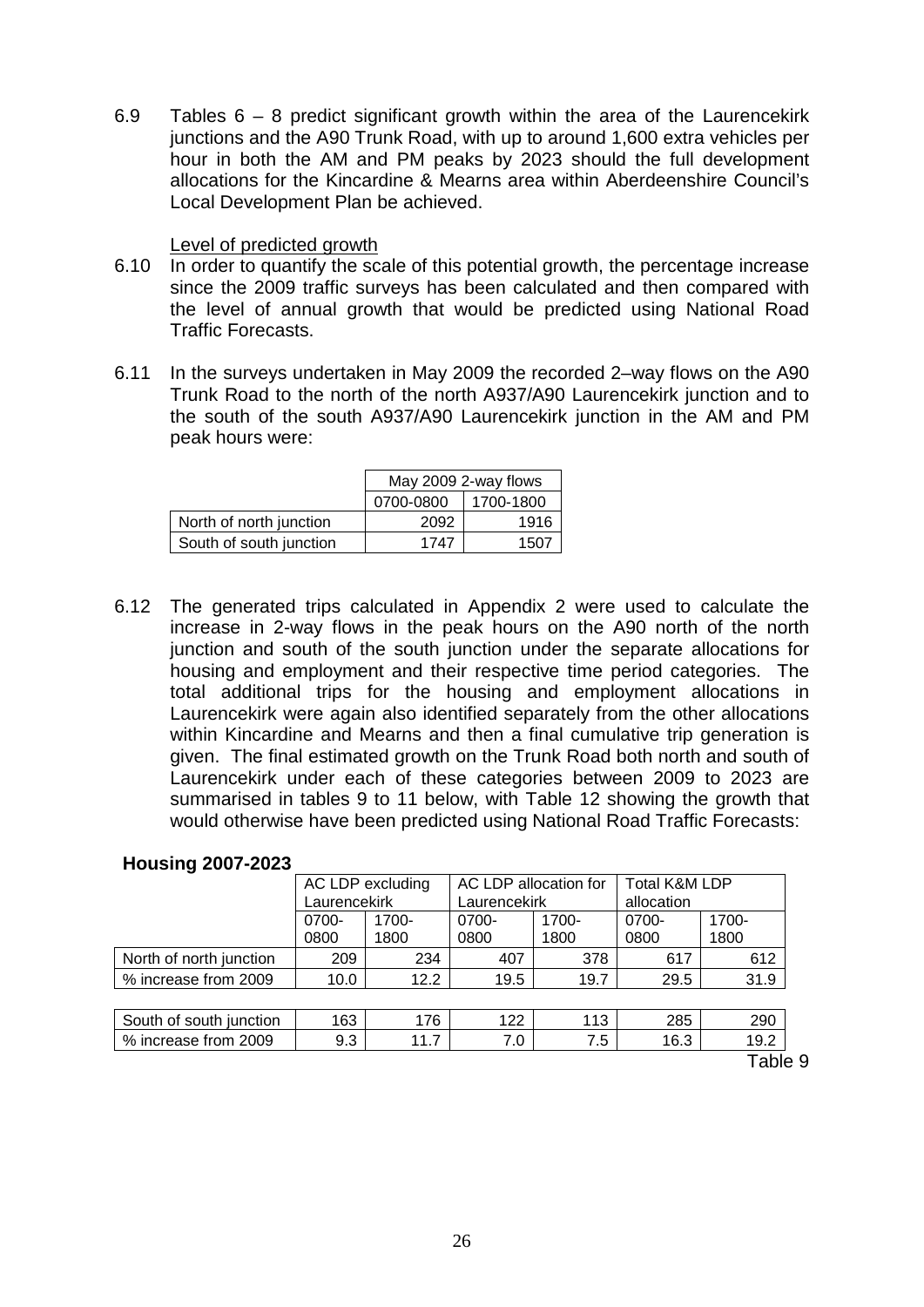# **Employment 2007-2023**

|                         | AC LDP excluding |       | AC LDP allocation for |       | <b>Total K&amp;M LDP</b> |        |  |
|-------------------------|------------------|-------|-----------------------|-------|--------------------------|--------|--|
|                         | Laurencekirk     |       | Laurencekirk          |       | allocation               |        |  |
|                         | 0700-            | 1700- | 0700-                 | 1700- | 0700-                    | 1700-  |  |
|                         | 0800             | 1800  | 0800                  | 1800  | 0800                     | 1800   |  |
| North of north junction | 586              | 517   | 108                   | 86    | 694                      | 603    |  |
| % increase from 2009    | 28.0             | 27.0  | 5.2                   | 4.5   | 33.2                     | 31.5   |  |
|                         |                  |       |                       |       |                          |        |  |
| South of south junction | 588              | 634   | 158                   | 125   | 747                      | 760    |  |
| % increase from 2009    | 33.7             | 42.1  | 9.1                   | 8.3   | 42.7                     | 50.4   |  |
|                         |                  |       |                       |       |                          | 1 Ahle |  |

Table 10

## **Housing and Employment 2007-2023**

|                         | AC LDP excluding |       | AC LDP allocation for |          | <b>Total K&amp;M LDP</b> |       |  |
|-------------------------|------------------|-------|-----------------------|----------|--------------------------|-------|--|
|                         | Laurencekirk     |       | Laurencekirk          |          | allocation               |       |  |
|                         | 0700-            | 1700- | 0700-                 | $1700 -$ | 0700-                    | 1700- |  |
|                         | 0800             | 1800  | 0800                  | 1800     | 0800                     | 1800  |  |
| North of north junction | 795              | 751   | 515                   | 463      | 1311                     | 1215  |  |
| % increase from 2009    | 38.0             | 39.2  | 24.6                  | 24.2     | 62.7                     | 63.4  |  |
|                         |                  |       |                       |          |                          |       |  |
| South of south junction | 751              | 811   | 280                   | 239      | 1031                     | 1049  |  |
| % increase from 2009    | 43.0             | 53.8  | 16.0                  | 15.8     | 59.0                     | 69.6  |  |
| T                       |                  |       |                       |          |                          |       |  |

Table 11

#### **Increased flow predicted on A90 Trunk Road using NRTF forecasts**

|                         | Low Growth     |      | <b>Central Growth</b> |       | <b>High Growth</b> |       |  |
|-------------------------|----------------|------|-----------------------|-------|--------------------|-------|--|
|                         | 0700-<br>1700- |      | 0700-                 | 1700- | 0700-              | 1700- |  |
|                         | 0800           | 1800 | 0800                  | 1800  | 0800               | 1800  |  |
| North of north junction | 291            | 266  | 415                   | 380   | 521                | 477   |  |
| South of south junction | 243            | 209  | 347                   | 299   | 435                | 376   |  |
| % increase from 2009    | 13.9%          |      |                       | 19.9% | 24.9%              |       |  |

Table 12

- 6.13 The above tables show that even without any further development within Laurencekirk itself, the cumulative impact of the other allocations could result in around 40% more trips in each of the peak hours than was observed in 2009, of which approx 10% growth can be attributed to trips generated by housing allocations and 30% to employment. This level of generated trips more than surpasses the predicted growth even at high growth levels within the National Road Traffic Forecasts which equated to 24.9% between 2009 and 2023. It also exceeds the number of trips predicted to be generated by the allocations for Laurencekirk.
- 6.14 The growth in traffic as a result of potential development within Laurencekirk in accordance with the allocation within the Local Development Plan could result in an increase of almost 25% in the peak hours on the A90 to the north of the settlement and 16% growth on the A90 to the south. The majority of growth on the A90 north of Laurencekirk can be attributed to trips generated by the housing allocation, whereas on the A90 south of the settlement the trips generated by the employment allocation are slightly greater than that generated by the housing allocation.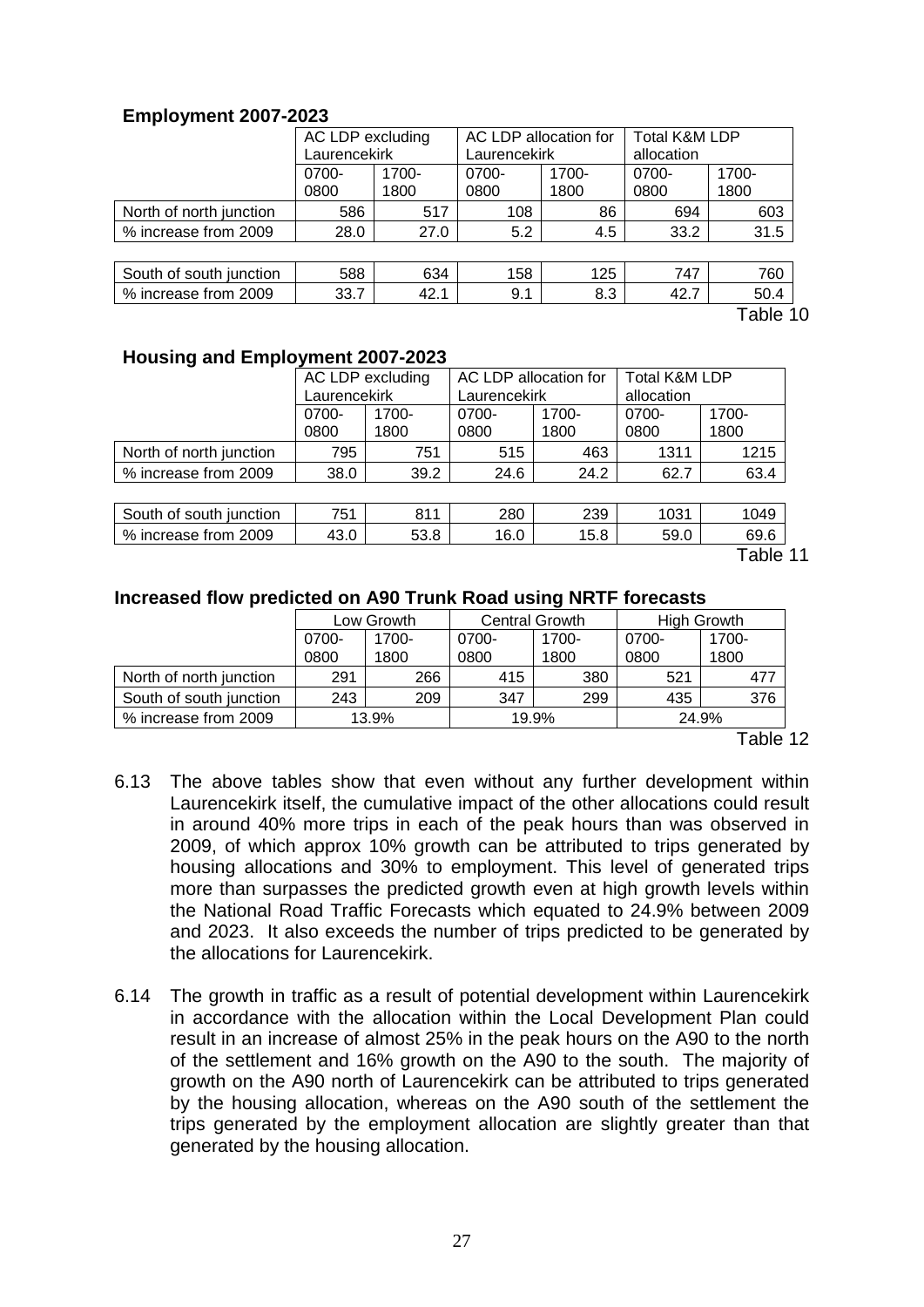6.15 In looking at the overall growth within the study area should the entire housing and employment allocations for the Kincardine & Mearns area within the Local Development Plan be achieved by 2023 it can be seen that around 64% potential trip growth is predicted.

Impact of Development within the North Angus Area

# **Housing Trips**

- 6.16 Angus Council are in the process of developing their Local Development Plan, with the anticipated date for publication and adoption estimated as being winter 2014. It was therefore recommended that assumptions on the scale of potential development within the North Angus area be based meantime on the allocations within the 2011 housing land audit as the 2012 audit is still at the draft consultation stage. The 2011 housing land audit indicates 350 effective sites in the period from 2011 to 2018, comprising of 193 houses in Montrose and 157 in the Brechin area. There is also potential for additional land to be required in the North Angus area, but as the Main Issues Report will discuss options and phasing there has been no assumption made in advance of having a formal decision on future land supply, albeit it is noted that an indicative range of 290 to 490 further homes was mentioned.
- 6.17 Using the People Trip Rates from the JMP study discussed in chapter 5 and applying driver mode shares calculated from the SCROL (Scotland's Census Results On Line) website table CAS218 for those working, but not full time students, which showed 48% for Montrose and 57% for Brechin, gives the following trip generation rates:

|                                       | AM    |            | <b>PM</b>         |            |
|---------------------------------------|-------|------------|-------------------|------------|
| <b>Housing Trip Generation Rates</b>  | IN    | <b>OUT</b> | IN                | <b>OUT</b> |
| <b>JMP Study</b>                      |       |            |                   |            |
| People trip rates (from TRICS)        | 0.207 |            | 1.01  0.692       | 0.43       |
| Vehicle trips (48% driver mode share) | 0.099 |            | 0.485 0.332 0.206 |            |
| Vehicle trips (57% driver mode share) | 0.118 |            | 0.576 0.394       | 0.245      |

6.18 Applying the above rates to the 350 effective sites for 2011 to 2018 gives the following potential trips:

|                                | AМ |     |     | PМ  |
|--------------------------------|----|-----|-----|-----|
| <b>Housing Trip Generation</b> | ΙN | OUT | ΙN  | OUT |
| Montrose – 193 houses          | 19 | 94  | 64  | 40  |
| Brechin – 157 houses           | 19 | 90  | 62  | 38  |
| Total generated trips          | 38 | 184 | 126 | 78  |

# **Employment Land Trips**

6.19 Within the housing land audit there is a 7.3ha site of employment land with no constrains identified at Brechin business park. There are also 3 existing employment land sites identified within Montrose, namely 4.78ha at Broomfield and 5.57ha at Forties Road/Brent Ave both of which are effective with no constraints and 10ha at Montrose Airfield that is allocated though not yet effective. There is also development potential on both sides of Montrose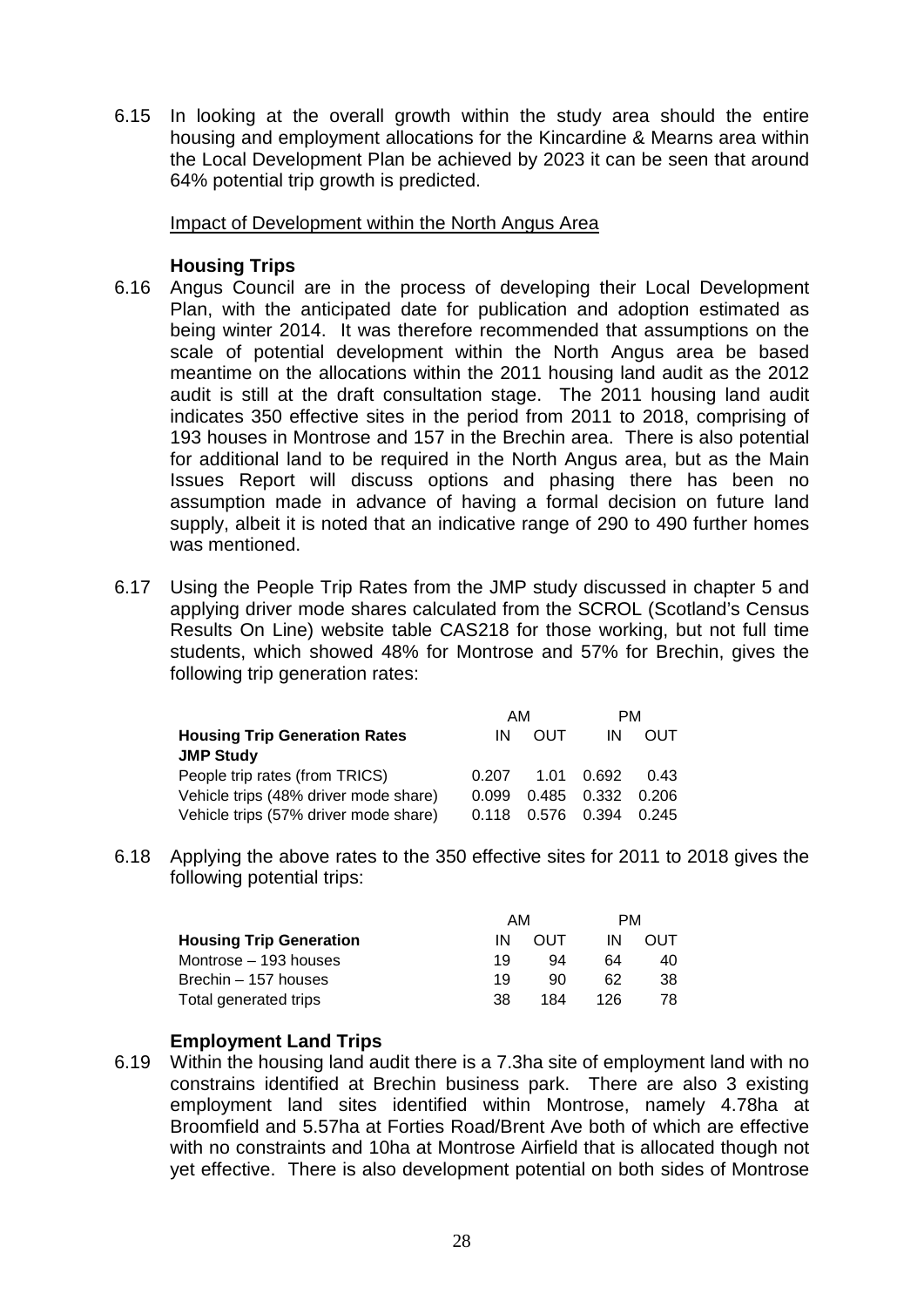Port and a draft development masterplan has been published for South Montrose.

6.20 In accordance with the methodology of the JMP study, it has been assumed that all employment land will be of business park use with a 30% usable Gross Floor Area. The trip generation rates for the business park given within the JMP study have been used with relevant driver mode shares for each area from Census data applied to estimate the trip generation of all the identified employment land sites within Montrose and Brechin, with the exception of the Montrose Port area as Angus Council intimated that this is unlikely to have a significant additional impact on the A90/A937 junction.

| <b>Employment Trip Generation Rates</b> | AM  |                            | PM. |            |  |
|-----------------------------------------|-----|----------------------------|-----|------------|--|
| Business park/100m <sup>2</sup>         | IN. | <b>OUT</b>                 | IN. | <b>OUT</b> |  |
| Montrose (48% mode)                     |     | 1.118  0.201  0.137  0.907 |     |            |  |
| Brechin (57% mode)                      |     | 1.328  0.239  0.163  1.077 |     |            |  |

6.21 Applying the above rates to the listed employment land sites gives the following potential trips:

|                                       | AM  |            | PM  |     |
|---------------------------------------|-----|------------|-----|-----|
| <b>Employment Trip Generation</b>     | IN  | <b>OUT</b> | IN  | OUT |
| Montrose 20.35 ha => 61,050 $m^2$ GFA | 683 | 123        | 84  | 554 |
| Brechin 7.3 ha = $> 21,900m^2$ GFA    | 291 | 52         | 36. | 236 |
| Total generated trips                 | 974 | 175        | 120 | 790 |

# **Trip Distribution**

6.22 To estimate the distribution of the trips generated by the housing and employment land reference has again been made to the 2001 Census data ward based travel to work origin and destination information for car drivers. Unfortunately the data previously obtained only provides details on journey numbers at ward level for those originating or terminating within Aberdeen City and Aberdeenshire Council areas. The total number of car drivers travelling within Angus itself is not contained within this table and so as a rough guide to the total number of trips starting or ending within the Angus area, data from the SCROL website for numbers of drivers in work, but not full time students was taken. Full details are given at the end of Appendix 1, but this resulted in estimated trip distributions between Angus and the Aberdeen City and Aberdeenshire Council areas of 5.7% for housing and 2.6% for employment land. It is recognised that these distributions are rough estimates for indicative purposes only at this stage. The resultant numbers travelling via the A90 may also be overestimated as some journeys may route via the A92.

# Estimated additional trips within study area from North Angus

6.23 Applying the above trip distributions to the potential number of trips generated by the housing and employment sites identified within the 2011 housing Land audit indicates that the following additional trips may be added to the A90 in the vicinity of the Laurencekirk junctions: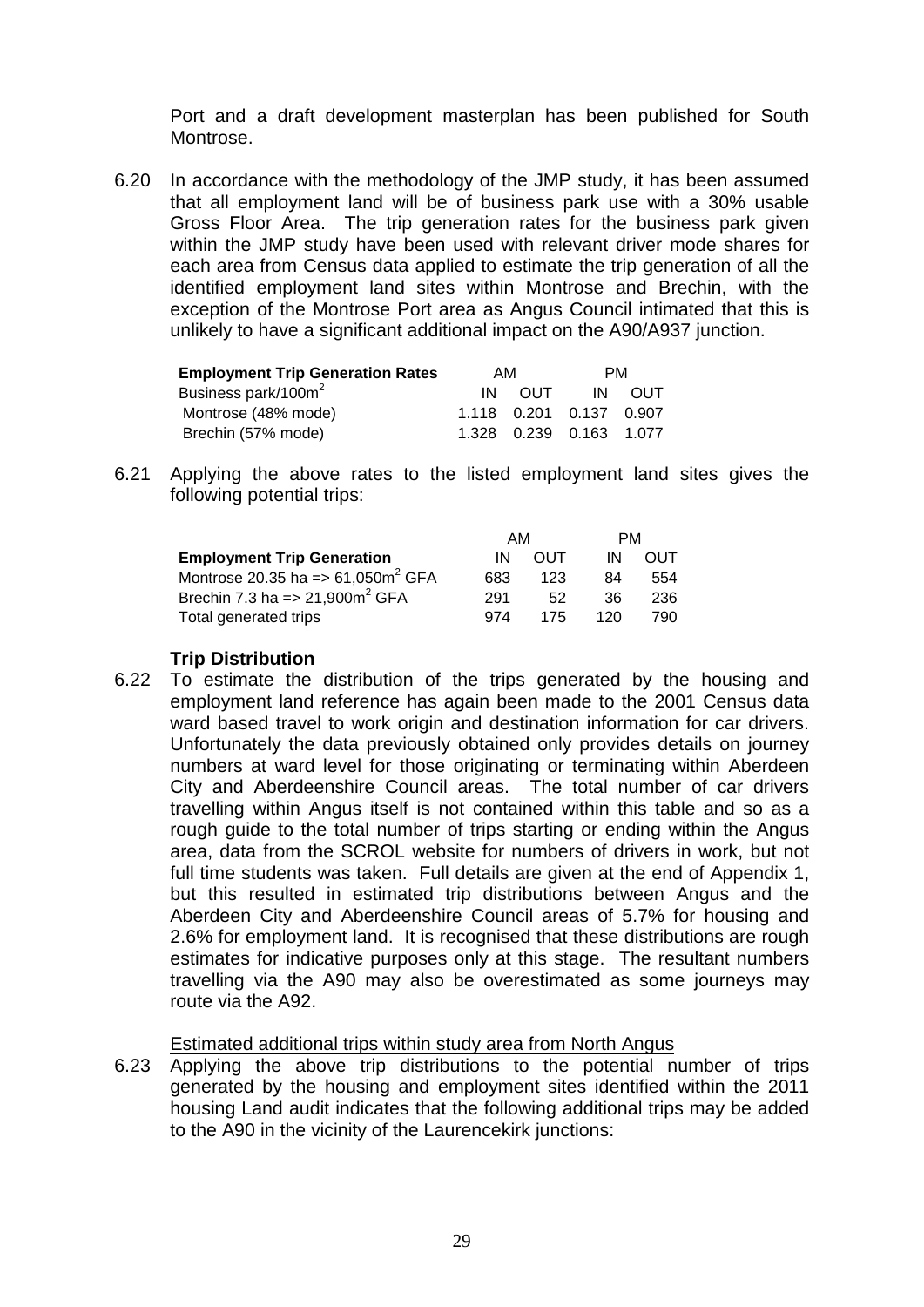|                                                |          | AM       | PМ       |        |  |
|------------------------------------------------|----------|----------|----------|--------|--|
|                                                | Sbd on   | Nbd on   | Sbd on   | Nbd on |  |
| <b>Estimated Additional Trips from</b>         | A90 from | $A90$ to | A90 from | A90 to |  |
| north Angus by 2018                            | AC/ACC   | AC/ACC   | AC/ACC   | AC/ACC |  |
| Montrose - 193 houses                          |          | 5        | 4        | 2      |  |
| Brechin - 157 houses                           |          | 5        | 3        | 2      |  |
| Montrose 20.35 ha => $61,050m^2$ GFA           | 18       | 3        |          | 14     |  |
| Brechin 7.3 ha = $> 21,900$ m <sup>2</sup> GFA |          |          |          | 6      |  |
| Total generated trips                          |          | 14       | 10       | 24     |  |

- 6.18 The total estimated additional trips for this scale of development within north Angus by 2018 would only result in a minimal increase on the A90 Trunk Road in the Laurencekirk area. Comparing the above figures with the 2-way flows surveyed in May 2009 on the A90 Trunk Road south of Laurencekirk suggests around a 2% increase in the peak hours. Should the trips from Montrose however route northwards to the A90 via the A937, this could increase the 2-way flows observed on the A937 during the 2009 survey by 10% in the AM peak hour and 5% in the PM peak hour.
- 6.19 The additional trips from potential development sites within the north Angus area calculated above are rough approximations only, in advance of a Local Development Plan with specific allocations being adopted and in the absence of ward level origin and destination census data within the Angus area. They are indicative however of further potential traffic growth within the area of the Laurencekirk junctions with the A90 Trunk Road, regardless of whether any further development takes place within Laurencekirk itself.
- 6.20 In conclusion, although the build out rate and exact employment land uses of the approved allocations within the Aberdeenshire Local Development Plan for the Kincardine and Mearns area and the actual contents of the Angus Local Development Plan are unknown, the above calculations based on stated assumptions indicate a potential scale of trip generation that could take place within the area of the A937/A90 junctions. This scale of predicted increase in traffic flow in future years is well in excess of that considered within previous studies commissioned by Transport Scotland and indicates that further consideration of junction upgrades on the A90 Trunk Road in the Laurencekirk area at the earliest opportunity may be warranted.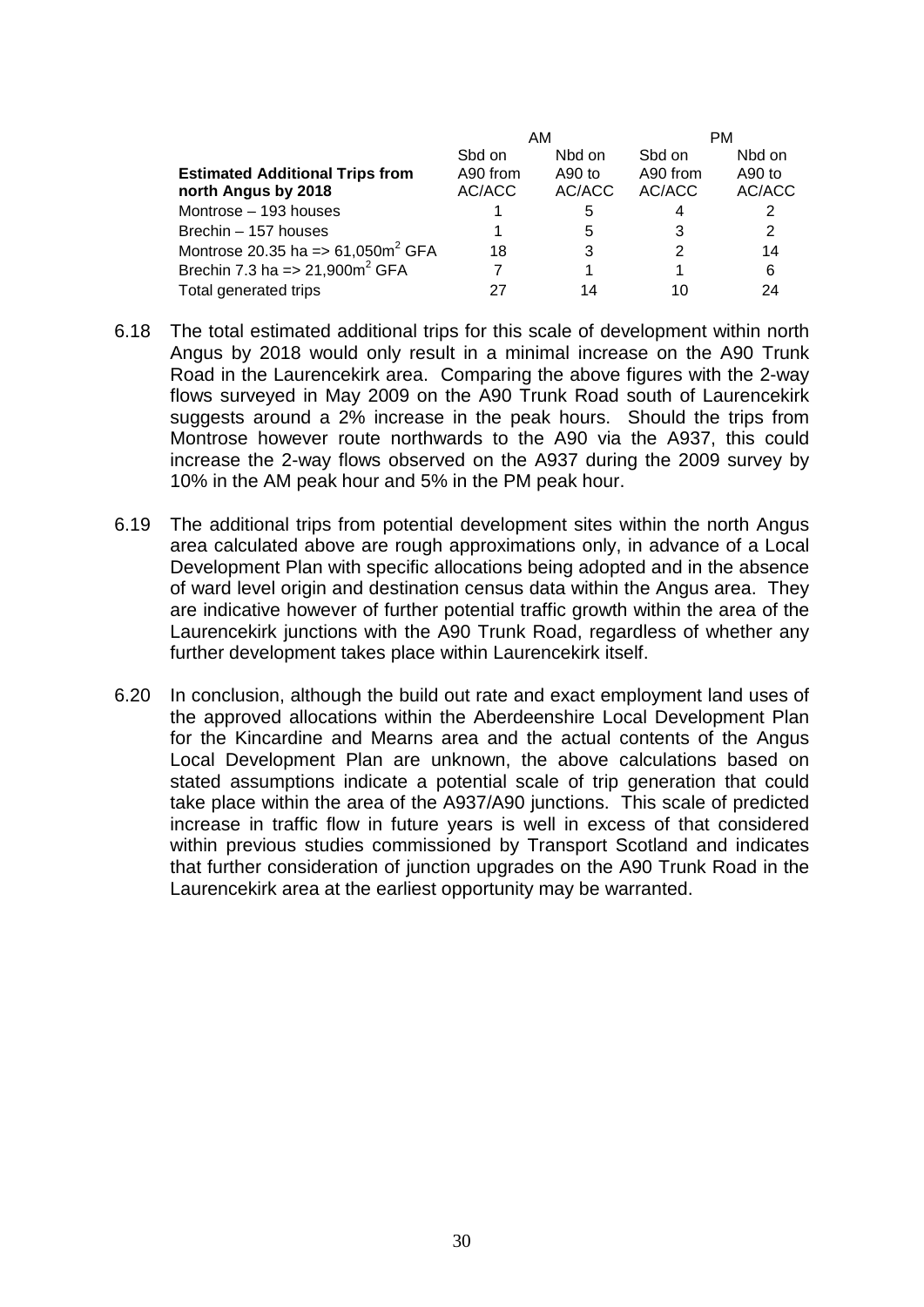# **7. Summary of Findings and Conclusions**

- 7.1 Nestrans has reviewed previous studies in the Laurencekirk area and undertaken further work to try and quantify any additional traffic growth in this area as a result of the confirmed allocations now contained within Aberdeenshire Council's adopted Local Development Plan and from potential developments within north Angus, which may not have been considered to date. This work has been undertaken to allow a case to be put to Transport Scotland in support of constructing a grade separated junction at the earliest opportunity.
- 7.2 In the course of undertaking this work, Nestrans and Aberdeenshire Council were asked by the Public Petitions Committee to provide an update on the outcome of this work in relation to petition PE1236, which calls on the Scottish Parliament to urge the Scottish Government to improve safety measures on the A90 by constructing a grade separated junction where the A937 crosses the A90 at Laurencekirk. A copy of the response provided, which summarises this work, can be found on the petition website under submission 'KK' at:

<http://www.scottish.parliament.uk/GettingInvolved/Petitions/PE01236>

- 7.3 It is noted that at the time of a review of at-grade junctions of A-class roads with the A90 between Dundee and Stonehaven in 2008, the A90/A937 south west junction at Laurencekirk was second in turning movements and accidents between 2004 and 2006 only to the A90/A932 Lochlands junction. This junction, which gives the first access to Forfar for northbound vehicles on the A90, has existing grade separated junctions around 2km in either direction should the gap in the central reserve be closed, whereas the distance to the nearest grade separated junctions from the A90/A937 south west Laurencekirk junction is approximately either 10km to the south at Stracathro, or 21km to the north at Stonehaven.
- 7.4 The population of Laurencekirk has already exceeded the level that existed in Newtonhill in the early 1990s when it had a grade separated junction constructed by Grampian Regional Council. Should the housing allocation within the adopted Aberdeenshire Council Local Development Plan for Laurencekirk be developed then Laurencekirk could potentially double in size and population by 2023, resulting in significant growth in comparison with other existing settlements along the A90 between Forfar and Aberdeen. In addition to the traffic growth within Laurencekirk however it should be noted that the majority, around 60%, of the turning movements recorded in 2009 at the A90/A937 south west Laurencekirk junction were to and from the southern A937 road to the Montrose area.
- 7.5 The introduction of a 50 mile per hour speed restriction on the A90 Trunk Road network at the A90/A937 south junction at Laurencekirk conflicts with the Scottish Government's aims within the National Transport Strategy of minimising delays and improving journey times between centres of economic growth. Nestrans therefore enquired whether the current restriction is an interim measure in advance of a longer term solution being brought forward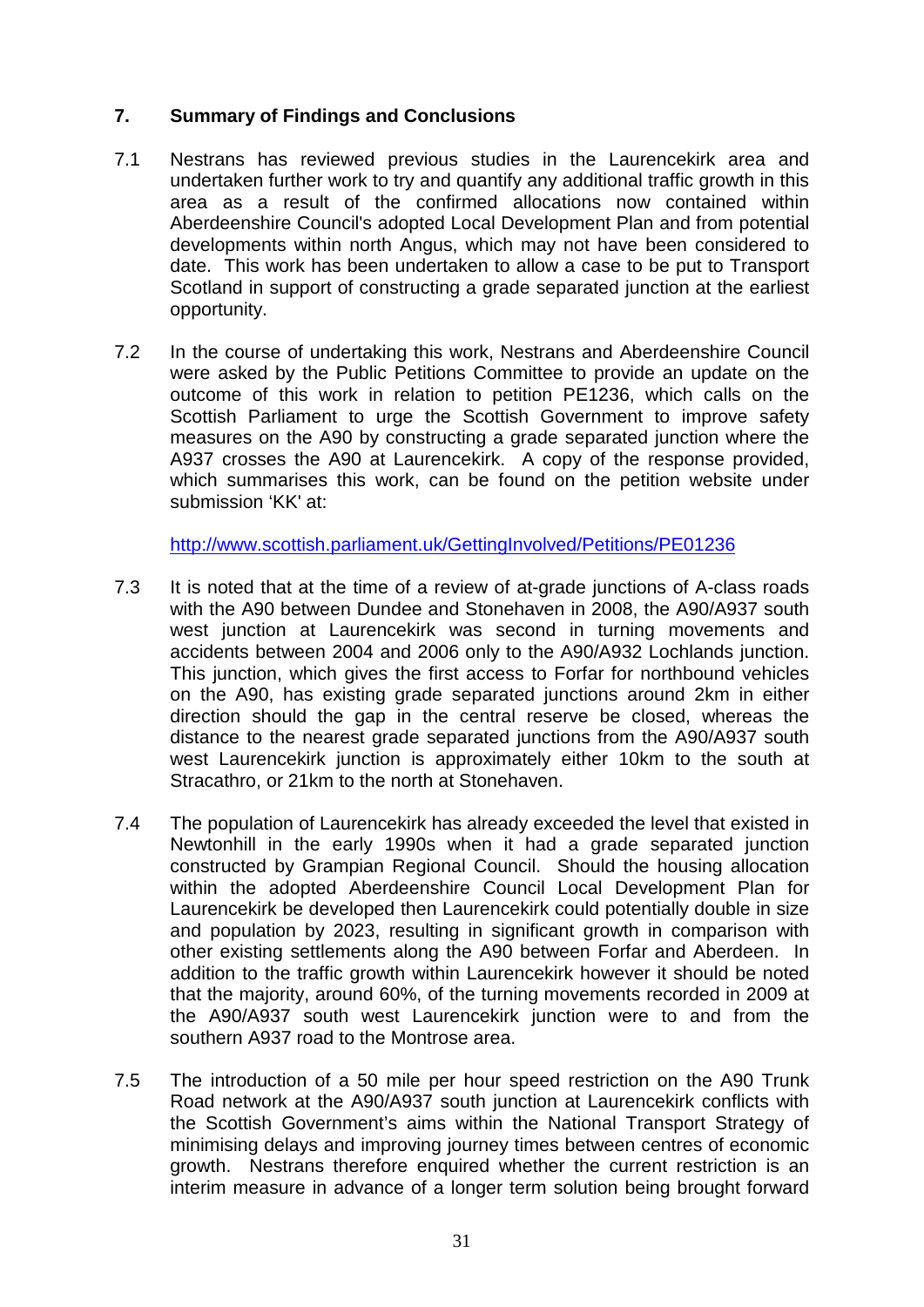as was the case at two junctions on the A90 at Forfar. Transport Scotland has however confirmed that the 50mph Speed Limit Order which became permanent in 2005, revoking the previous temporary order, will remain in force for the foreseeable future.

- 7.6 The traffic forecasts used in a previous study commissioned by Transport Scotland and undertaken by JMP in 2010 to assess the potential impact on the A90 Trunk Road network at Laurencekirk as a result of allowances being made within the Local Development Plan for Aberdeenshire Council have in Nestrans view been underestimated and therefore have undermined the case for consideration of junction upgrades. Specific significant examples of this which have been highlighted within this review include:
	- Annual Average Daily Traffic Flows published between 1999 and 2008 for the A90 adjacent to Laurencekirk showed that traffic growth had been experienced at almost High National Road Traffic Forecast levels, yet only Low NRTF rates were used within the study, which over a 14 year period could result in around 2,400 less trips per day than may be expected.
	- Employment land appears to have been taken as one tenth of the 20 hectare allocation within the Main Issues Report thus vastly underestimating the trip generation potential. The adopted Local Development Plan now allocates 27 hectares of employment land within Laurencekirk consisting of 11 hectares in the period to 2023 with a further 16 hectares strategic reserve for the period 2024-2030.
	- The report did not assess the impact of any employment generated trips at all given the uncertainty of likely take up and land usage, but this seems a significant omission given the scale of land allocated for employment that could be developed in line with the Local Development Plan. Applying the proposed rates and land usage assumptions given within the report to a 20 hectare site, the generated traffic that has been discounted would have amounted to 657 external trips in the AM peak hour and 521 in the PM peak
	- The level of housing generated trips assumed in the study seem low in the PM peak in comparison with those derived using trip rates from Transport Assessments in the Laurencekirk and Edzell areas and in comparison with flows surveyed in 2009 prior to any further development that could potentially double the size of the settlement. The difference in the PM peak meant that generated trips were around 40% less (260 vehicles) than may be expected
	- No allowance is made for trips generated by allocations other than within Laurencekirk. Nestrans has looked at the allocations within the Aberdeenshire Local Development Plan for the entire Kincardine and Mearns area and made an assumption on development potential in the nearby north Angus area that may also impact on the A90/A937 junctions. This indicated that even without any further development in